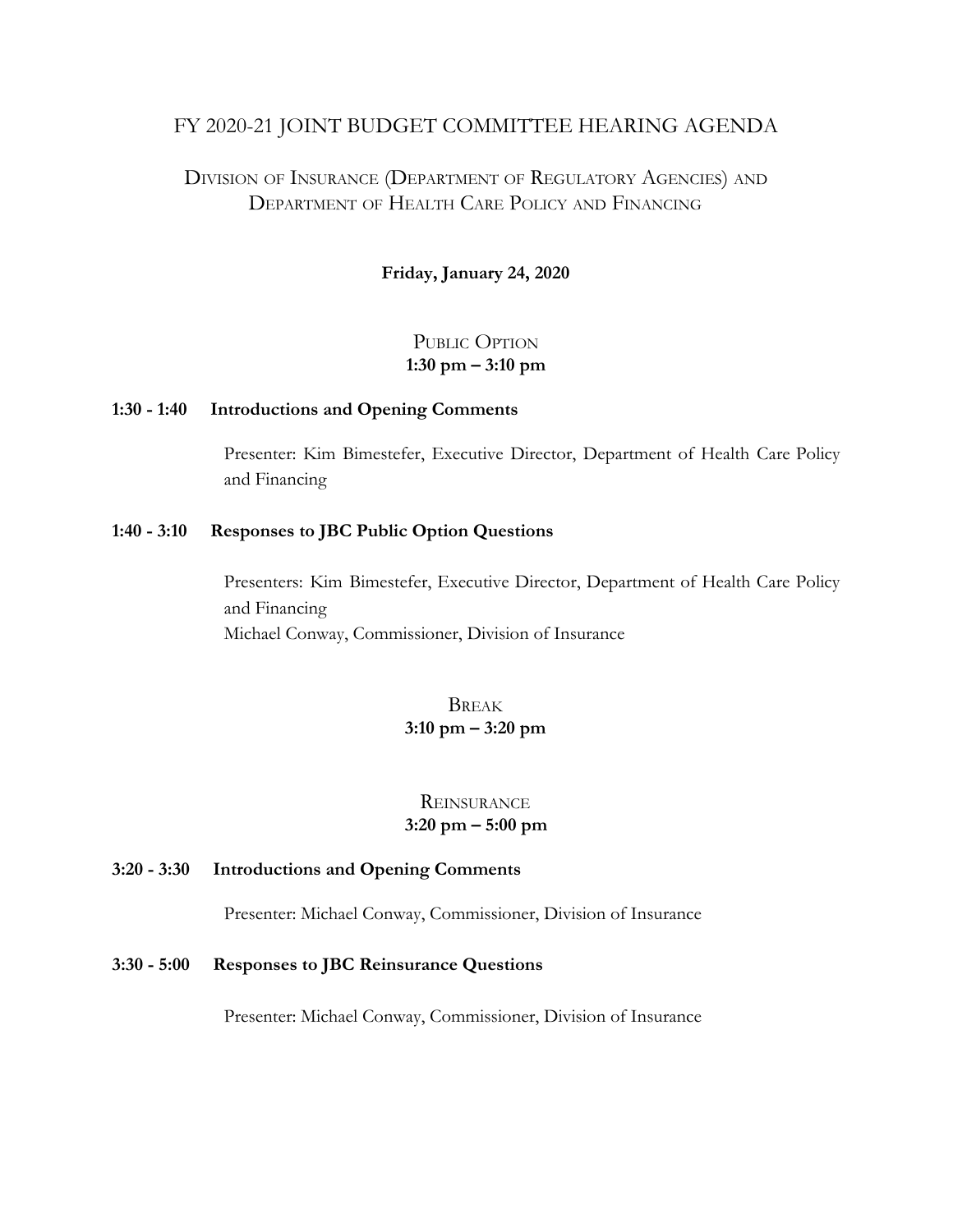# DIVISION OF INSURANCE (DEPARTMENT OF REGULATORY AGENCIES) AND DEPARTMENT OF HEALTH CARE POLICY AND FINANCING

PUBLIC OPTION

#### **Friday, January 24, 2020 1:30 pm – 3:10 pm**

NAMES AND TITLES OF PRESENTERS

Kim Bimestefer, Executive Director, Department of Health Care Policy and Financing Michael Conway, Commissioner, Division of Insurance

## **1 Please clarify the figure of 5,700 new people participating in the individual market. Are these people all previously uninsured?**

The 5,700 people who are projected to purchase the public option plan in the first year are assumed to be previously uninsured individuals. We expect this number to grow in future years, especially if the public option extends to the small group market. We would also anticipate that some currently insured individuals may purchase this product because of the additional benefits of the public option plan, such as first dollar coverage for high value services like primary care and behavioral health services.

It's important to note that establishing a public option would help every Coloradan. With a public option, insurance companies will have incentives to compete and improve the quality and affordability of their plans compared to the public option. Larger businesses will be able to use the published hospital reimbursement rates and standards of the public option to negotiate better hospital reimbursements for themselves. We've already heard anecdotes from Washington state, which is establishing a public option where all hospitals are reimbursed at 160% of Medicare, that the business community is using this rate to strengthen their own negotiations. Having a state standard will help all privately-covered Coloradans, not only the people directly enrolled.

**2 Are there projections on the number of people who would participate in the public option who were uninsured as compared to those who would shift over from another plan?**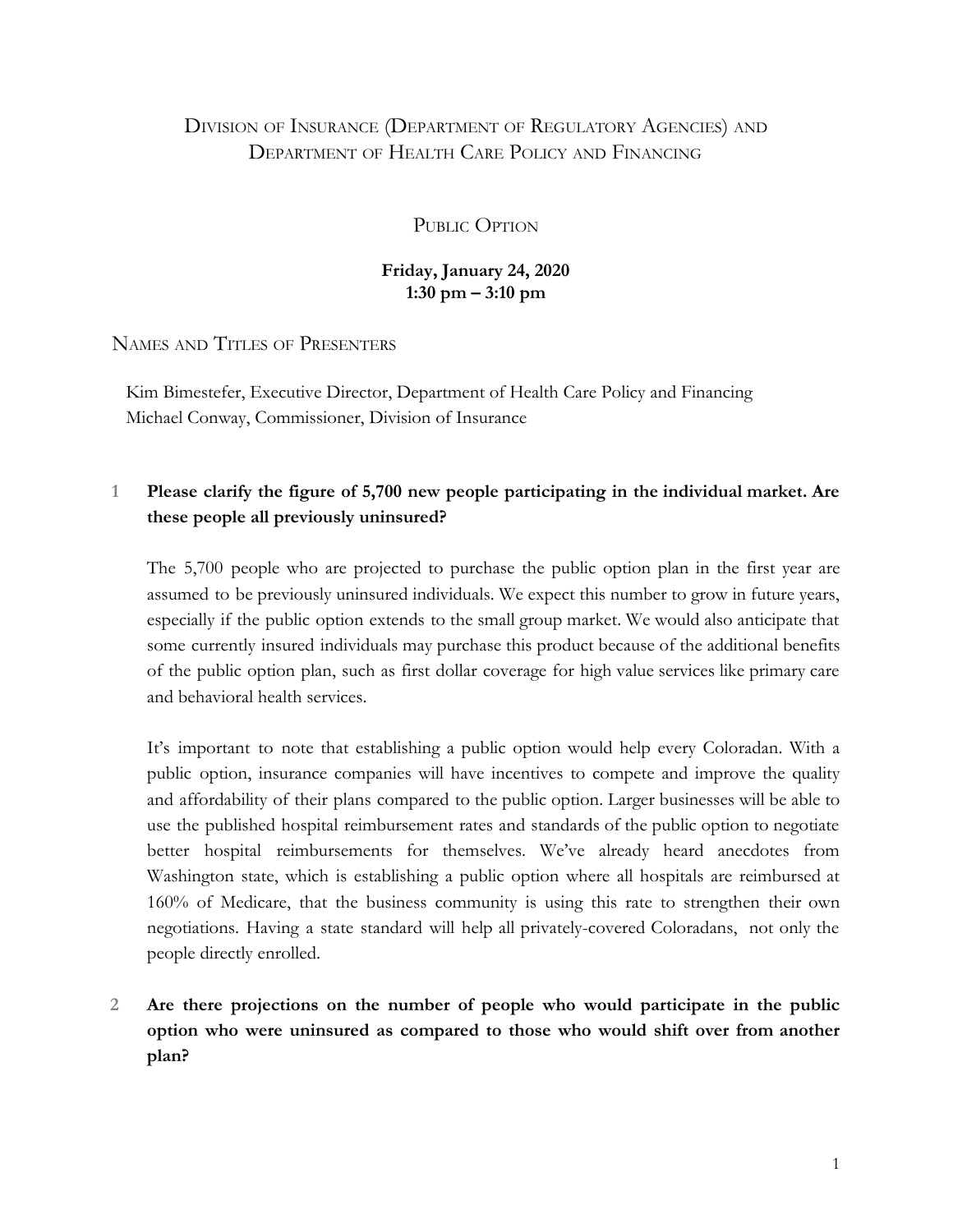The Wakely analysis, which is included in the November 15, 2019 Final Report on the Public Option, made projections only about the number of uninsured individuals who would purchase the public option. However, as insurance rates come down, more people will be able to afford insurance, which will directly and favorably impact Colorado's uninsured rate.

# **3 Please discuss the projected public option participation rate. What are some reasons people are expected, or are not expected, to choose a public option plan?**

The plans will save people money including by creating access to preventive care and behavioral health care before the deductible. One of the principal reasons people can't afford health care is out-of-pocket costs. What we heard was that those costs can be so high that people don't think it is worth their while to buy insurance.

The actuarial analysis projects that 5,717 uninsured individuals would enroll in the public option plan in the first year. That number will increase as the public option becomes established, and as it expands to the small group market.

While premium cost is often the primary reason why individuals in the individual market choose a health insurance plan, other factors that influence purchasing decisions include whether their doctor is in the provider network, whether their prescription drugs are covered on the formulary, and what services are covered pre-deductible.

# **4 How do bundled payments affect insurance premiums if the provider's costs exceed the target rate?**

The Recommendation does not specifically propose the use of bundled payments. However, the Recommendation does propose that the Advisory Board identify ways to improve quality and reduce costs looking forward. Bundled payments, or other value based payments, could be strategies that the Advisory Board explores. In that case, the specifics of how a bundled payment would impact premiums if a provider's costs exceed the target rates would depend on how the original agreement between the provider and carrier was structured.

# **5 Is there a potential outcome that includes the dilution of access to care or quality of care that could happen as providers adjust to a new reality? Please describe.**

No, we do not think that the public option will lead to a dilution of access. On the contrary, we believe it will expand access by providing a more affordable health insurance option, because one of the current barriers to care is the high cost. We already know that 1 in 5 Coloradans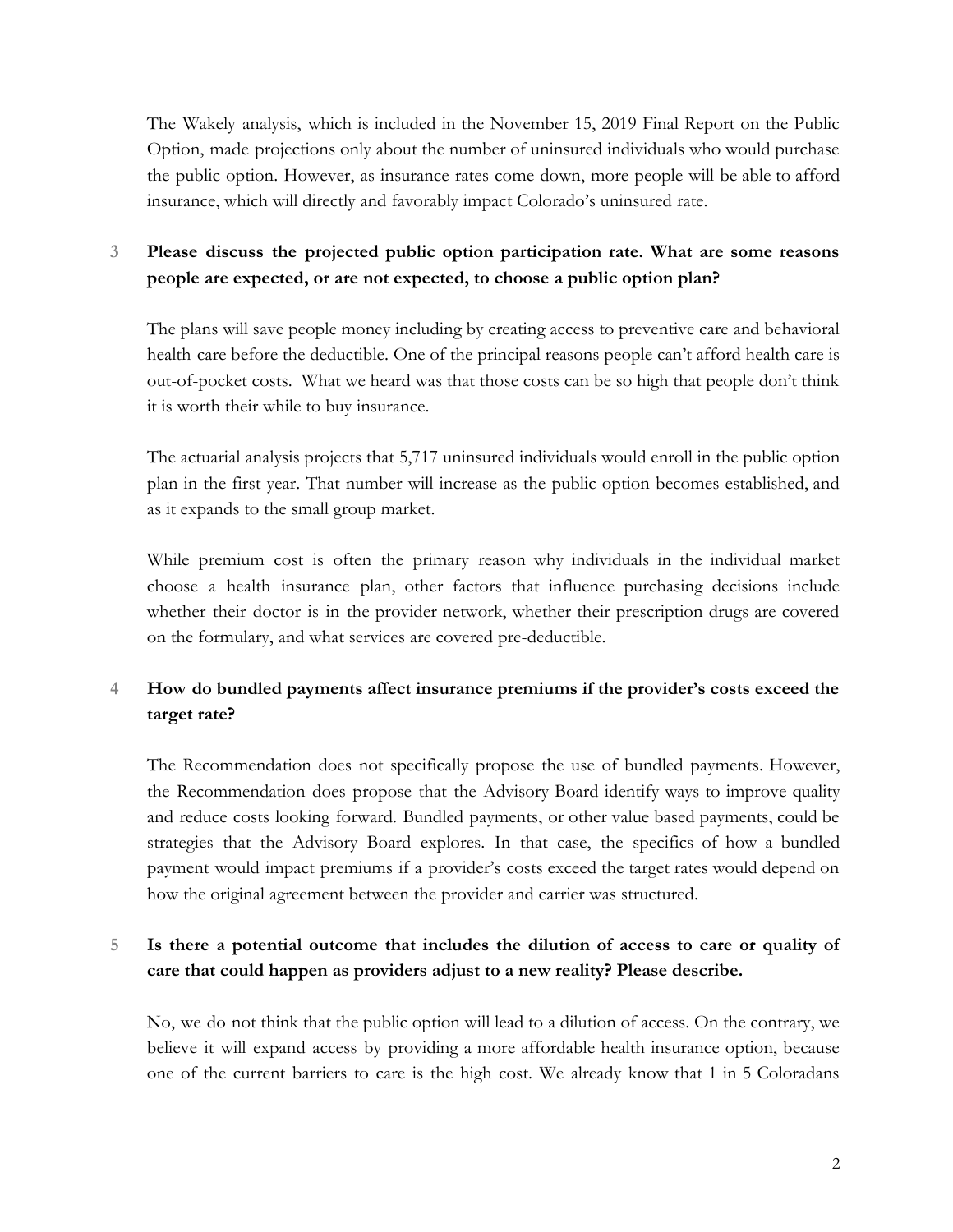aren't getting needed medical care or filling prescriptions because they can't afford to.<sup>1</sup> If we bring down the cost of care appropriately, access will improve.

We know that the prices charged to Coloradans are national outliers. Many Colorado hospitals have affiliated hospitals in other states where they charge much lower prices. For example, Colorado's two largest systems are Centura and HCA. Centura is part of the nation's largest tax-exempt system. HCA is the nation's largest for profit system. Both have hospitals all across the country that are charging lower prices. I don't think those systems would say that their other, non-Colorado, hospitals are providing substandard quality; they are just charging lower prices.

However, it is impossible to foresee all of the potential impacts of any new policy. That is why we encourage the Legislature to adopt mechanisms that address any unforeseen impacts by establishing an Advisory Board that can make ongoing recommendations to continue to improve the public option.

# **6 Bundled payments may decrease quality. What types of value based payments are the departments considering implementing through the public option plans? What evidence is there that they would be effective?**

While carriers may move to bundled payment models, there is nothing in the Recommendation suggesting or requiring them to do that. With respect to future cost savings mechanisms that may be adopted by plans offering public option plans, reducing the price paid for care does not mean reducing quality. A central tenet of bundled payments, and all value-based payment models, is ensuring that patients have access to high quality care. As there are several types of value based payments, the departments would work with the Advisory Board, including carrier input, to consider the evidence and which types of value based payments might be included in the public option plans.

#### **7 How will the proposed plan involve individual providers and clinics?**

The Recommendation did not propose setting reimbursement rates for individual providers or independent clinics. Those rates will be established through carrier negotiations, as they currently are today.

**8 Please compare and contrast the public option model with the previous health co-op from 2014. What lessons were learned from the health co-op and why is the public option plan expected to work where the co-op did not?**

<sup>1</sup> Colorado Health Access Survey 2019, Colorado Health Institute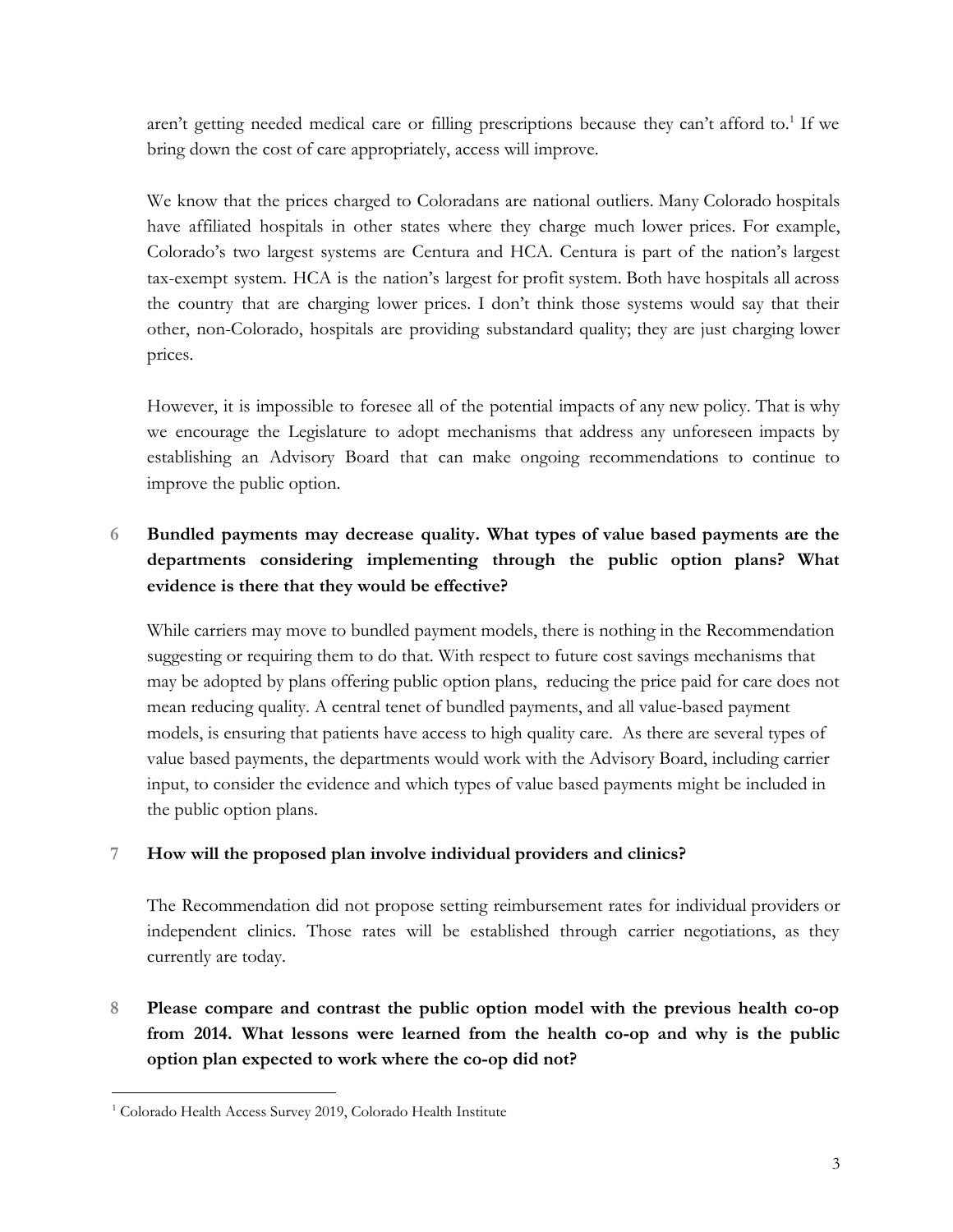The public option is fundamentally different from the HealthOp. One of the very first things that we said at our initial stakeholder meeting was that we would be very careful to learn the lessons from the Colorado HealthOp to ensure that the issues that ultimately led to the HealthOp's demise would not be repeated in the public option.

The CO-OPs that were part of the ACA struggled throughout the country. That was the case for a number of reasons, but the three primary reasons were that (1) they were start up insurance companies; (2) they were very dependent on funding from federally run programs; and (3) the funding for one very important program -- the risk corridor program -- was removed as part of a budget compromise. The Colorado HealthOp was extremely dependent on the funding it was going to receive from the risk corridor program and when that funding wasn't available, the HealthOp found itself in an unsustainable financial position.

We made a strategic choice to utilize the existing private sector infrastructure, in part because of the lesson learned from the HealthOp. The Recommendation proposes asking individual companies to also offer this alongside their current plans, which they have extensive experience building. It does not create a new insurance company, as was the case with the CO-OP's around the country. Furthermore, the insurance companies offering the public option product will not be dependent on state or federal funding as was the case with the HealthOp.

### **9 If insurance companies are required to offer policies at below current market rates, and they are barred from cost shifting, how would they make up that difference and recoup losses? How would the Commissioner monitor and investigate potential cost shifting?**

The Recommendation proposes that private insurance carriers administer the public option plans, and offer them at rates that will cover their administrative and claim costs, as they do today. Because carriers will be able to cover their costs while allowing for profitability, there will be no need to shift costs. That said, premiums will still go down because current insurance rates are based on the underlying cost of health care claims, which in turn are based on payment rates negotiated with hospitals and other providers. Because the underlying costs of care would be reduced in the public option, insurance premiums would also be reduced. In addition, because of the insurer MLR requirements across the fully insured health care markets, insurers effectively cannot shift costs.

We are aware that some questions have also been raised about whether the cost saving mechanisms would result in hospitals shifting costs, and that this is of significant interest given the numerous efforts that have been made by the Legislature to address and prevent cost shifting. The establishment of the Provider Fee in 2009 and the expansion of Medicaid in 2014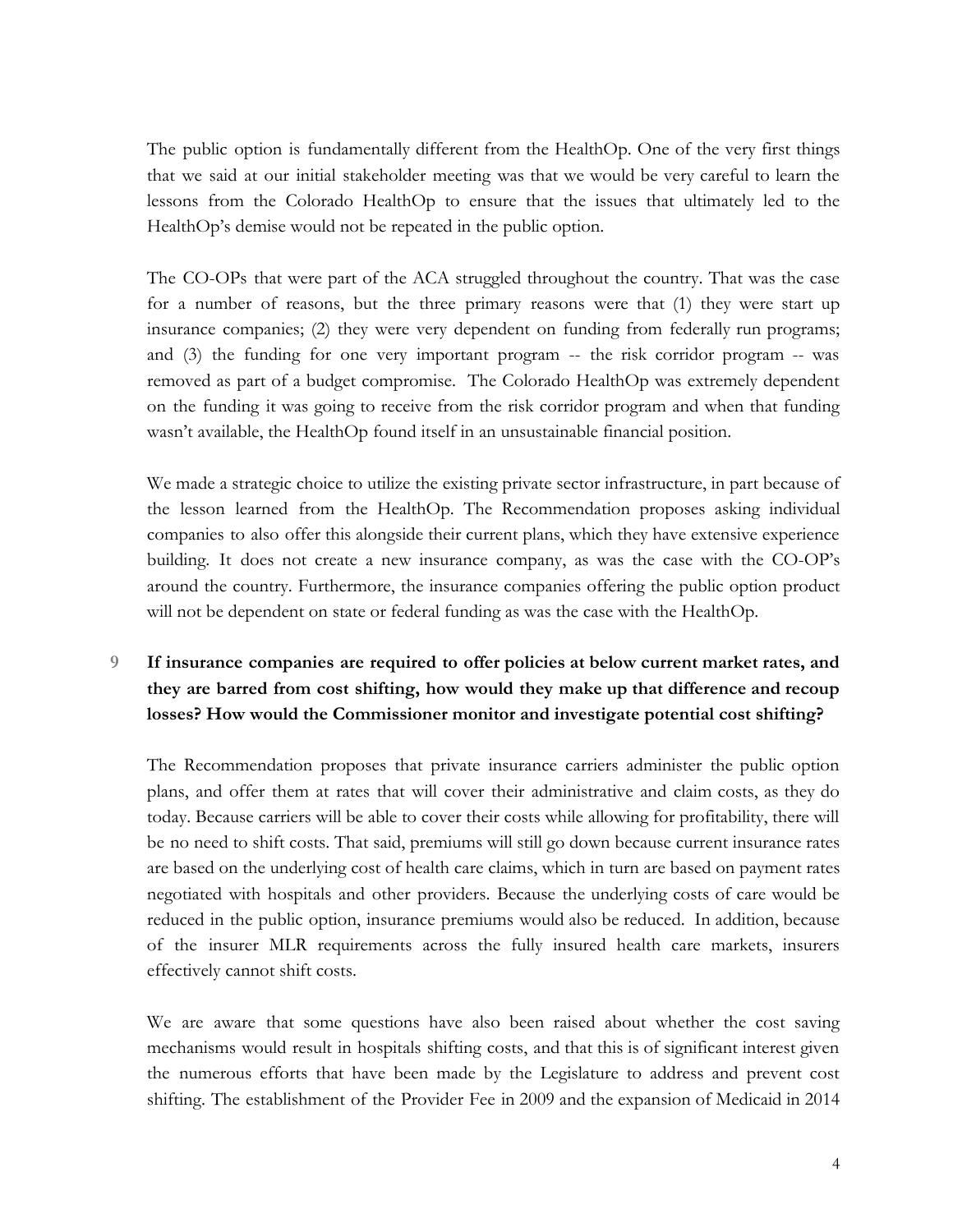were both done to increase Medicaid reimbursement and reduce uncompensated care, and as a result, reduce the need for hospitals to cost shift.

Recent data have found that while these policies have achieved their goals of increasing Medicaid reimbursement and reducing uncompensated care, the prices charged to privately covered Coloradans have still increased, relative to the cost of care. These high prices have resulted in significant profit increases: according to data from the Colorado Hospital Association, between 2009 and 2019, hospital profits have increased by over 280% between  $2009$  and  $2019.2$ 



Colorado hospitals have the 2nd highest profits in the entire country, according to data from the federal Centers for Medicare and Medicaid Services. This is true for both for profit and non-profit hospitals. It is important to note that not all hospitals are seeing significant profits; critical access and rural hospitals often have very thin margins. That makes it even more remarkable that the profits in the Front Range are so high that as a state, we see the 2nd highest profits in the country. This data raise questions as to whether the genesis of hospital cost shifting is truly about the need to cover costs, or simply how hospitals are reaching record profits.

<sup>2</sup> Colorado Hospital Association DATABANK

<sup>3</sup> Colorado Hospital Association DATABANK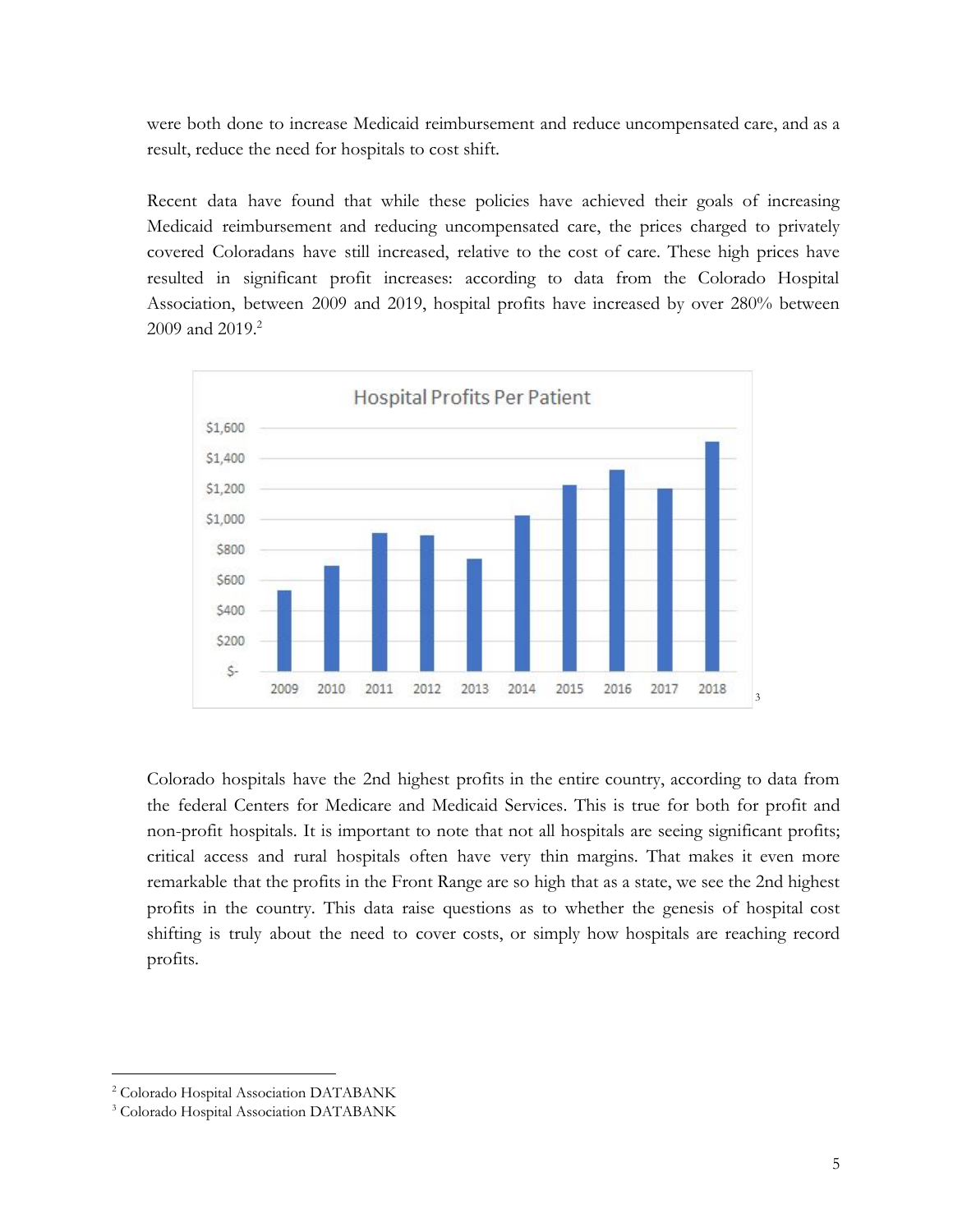

The Legislature has recently increased the tools available to the Division of Insurance (DOI) and the Department of Health Care Policy and Financing (HCPF) to prevent, monitor, and address cost shifting, in partnership with the Legislature. To start, as part of the DOI's standard rate review authority, it reviews rates to ensure they are not excessive, discriminatory, or inadequate. Further, HB19-1233 requires the DOI to review the affordability of health care plans during the rate review process, and as part of that process requires the DOI to promulgate regulations establishing how that process will work. The DOI is currently drafting regulations to in part require insurance companies to file their contractual rates between the hospital and the carrier to monitor what actually occurs in the negotiations between hospitals and insurers. That will ensure that the hospital did not raise the rates offered to one market or product in order to offset lower rates offered to another market or product as outlined in question #10. In addition, this will give the DOI the ability to make sure that pricing concessions provided by hospitals to carriers are passed through to consumers and not retained by carriers in the form of increased profits. Finally, HB19-1001 and HB19-1320 are new laws that require hospitals to report financial information to HCPF. HCPF will use this data to monitor hospital financial performance and behavior, to achieve public option goals, and to prevent unintended consequences.

### **10 Please describe the authority of the Commissioner of Insurance in HB 19-1233 to prevent cost shifting. Is this authority open to interpretation?**

Under HB19-1233, Investments in Primary Care to Reduce Health Care Cost, the Commissioner was given specific requirements, as part of the rate review process, to consider whether a carrier's products are affordable and whether the carrier has implemented effective strategies to enhance affordability of its products.

<sup>4</sup> Medicare Cost Reports, data extracted by the Department of Health Care Policy & Financing in 2019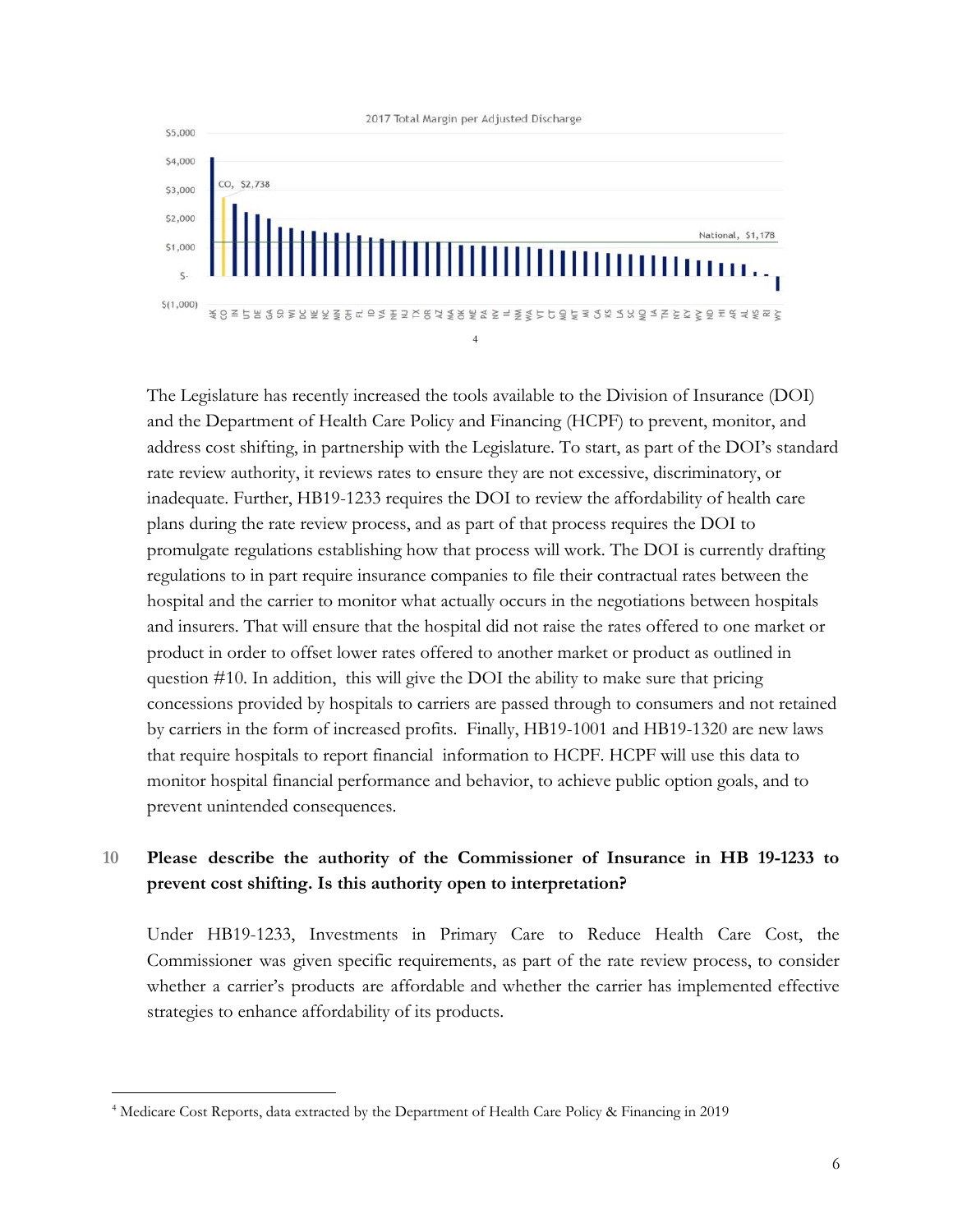HB19-1233 requires the Commissioner to promulgate rules establishing affordability standards. With this authority, the Commissioner will have the ability to review the contracted reimbursement rates between the carriers and the hospitals. If a hospital attempts, and a carrier permits, an attempt to increase prices to other markets (like large employers), the Commissioner has the authority under HB19-1233 to reject a carrier's rate filings, thereby forcing the parties back into negotiations to correct the hospital's attempt to cost shift.

#### **11 If the actuary did not attribute any savings to this the increase in in medical loss ratios, then why should it be included as a financing mechanism for the public option?**

The Recommendation proposes that 85 cents from every dollar be dedicated to patient care instead of advertising, administration, and profits, up from the 80 cents currently required to be spent on patient care for the individual market. In other words, it proposes that the Medical Loss Ratio (MLR) be changed from 80% to 85% which matches what is required in the large group market.

This was proposed in part because the public option will be easier for carriers to administer. Because hospital rates will be set through a formula, carriers will have to spend far less time negotiating their rates and their administrative burden will be reduced. In addition, the recommendation proposes that pharmaceutical rebates should be passed through to reduce costs for consumers, whereas currently, those rebates are kept by the carriers as profits. If the administrative burden is reduced and the profits from pharmacy rebates are being passed through to the consumer, then the MLR should be appropriately adjusted to ensure that those benefits are actually reaching patients, as intended.

### **12 What was the rationale for requiring insurance companies to increase their medical loss ratio from 80 to 85 percent versus some other percentage?**

We believe this increase is appropriate because, as stated previously, many aspects of this plan reduce the administrative burden for carriers like the requirement to pass through pharmacy rebates and the reduced need for provider rate negotiations. As such, the portion of each dollar they set aside for administration should be reduced. There is precedence for this: the 85% MLR is already the threshold for the large group market and as many of our carriers operate in that market, they have experience administering products at the more efficient 85% threshold. Other states have similarly explored increasing the MLR; Massachusetts has even raised the MLR to  $88\%$ .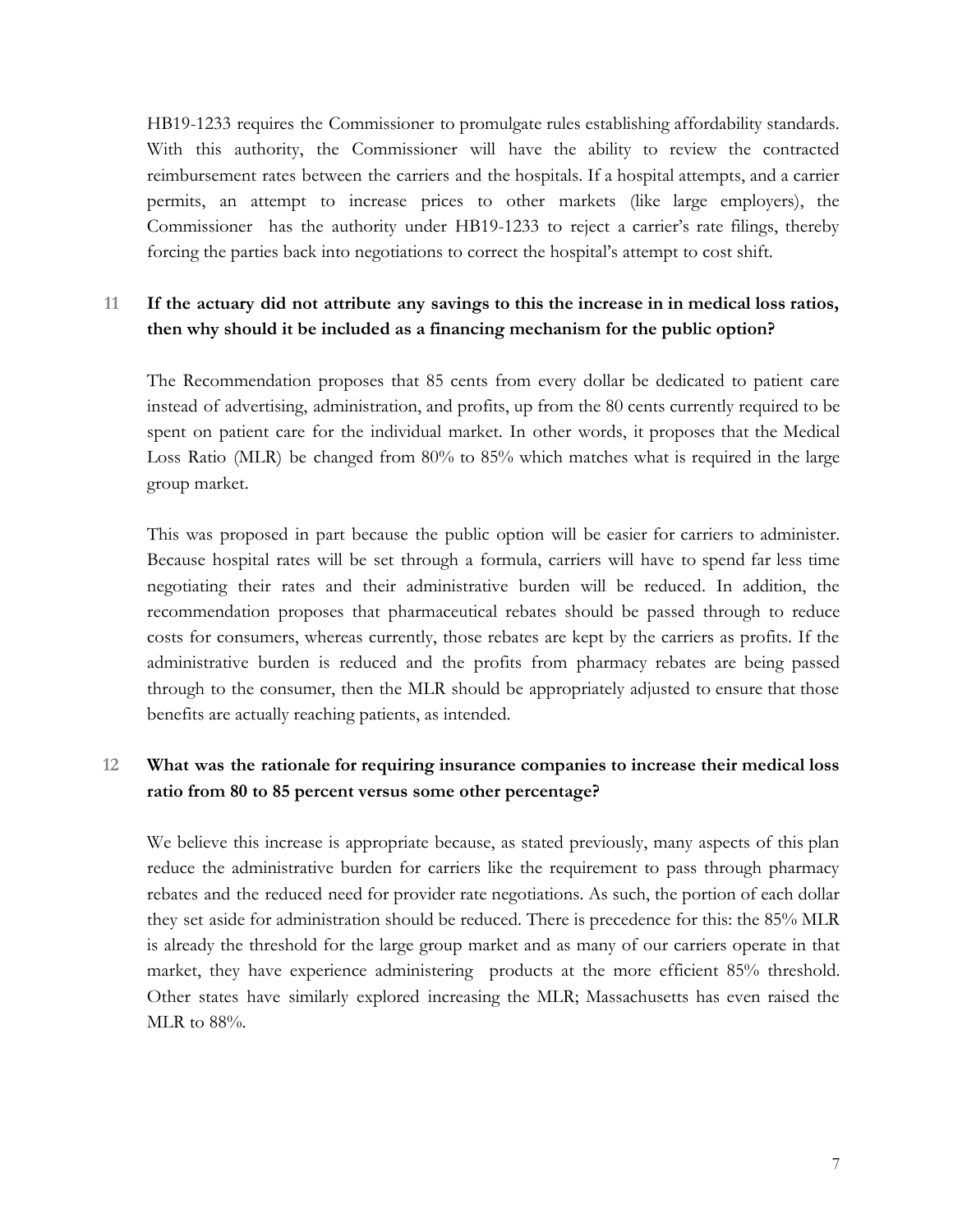# **13 Provide specific data on the medical loss ratio for insurance carriers as it stands now and the number/percentage of covered lives. Why is the MLR not expected to have an effect on premium reductions?**

For the individual market, the MLR is currently 80%. For the large group market, it is already 85%. MLR is a three year average, and it varies by carrier. For the 2018 three year average, which is the most current data available, the following MLR data were reported to CMS:

| Insurance Carrier                                      | 2018 MLR | Number of Lives |
|--------------------------------------------------------|----------|-----------------|
| Bright Health                                          | $85.2\%$ | 21,119          |
| Cigna                                                  | 89.1%    | 27,515          |
| Denver Health                                          | $69.7\%$ | 1,059           |
| Friday Health Plans                                    | $87.5\%$ | 5,482           |
| HMO Colorado Inc                                       | 77.6%    | 51,000          |
| Kaiser                                                 | 101.1%   | 82,207          |
| Rocky Mountain HMO                                     | $96.1\%$ | 1,637           |
| Rocky Mountain Hospital &<br>Medical Services (Anthem) | $93.5\%$ | 8,237           |

By moving the MLR to 85% and by requiring that the carriers pass along rebates and all compensation from prescription drug manufacturers, carriers will spend more of each premium dollar on medical care. While the change in the MLR may not show a premium decrease in the actuarial modeling, it will indeed have an impact on premium rates, as also outlined in question #11.

#### Source: DOI Statistical Report

### **14 How does the proposed recommendation account for economics and human behavior over time rather than a single point in time?**

The Recommendation was designed to be a uniquely Colorado solution that addresses the needs voiced by Coloradans during the extensive HB1004 stakeholder process. The Recommendation directly draws from and responds to the innovative ideas, thoughtful questions, and important concerns raised throughout this process.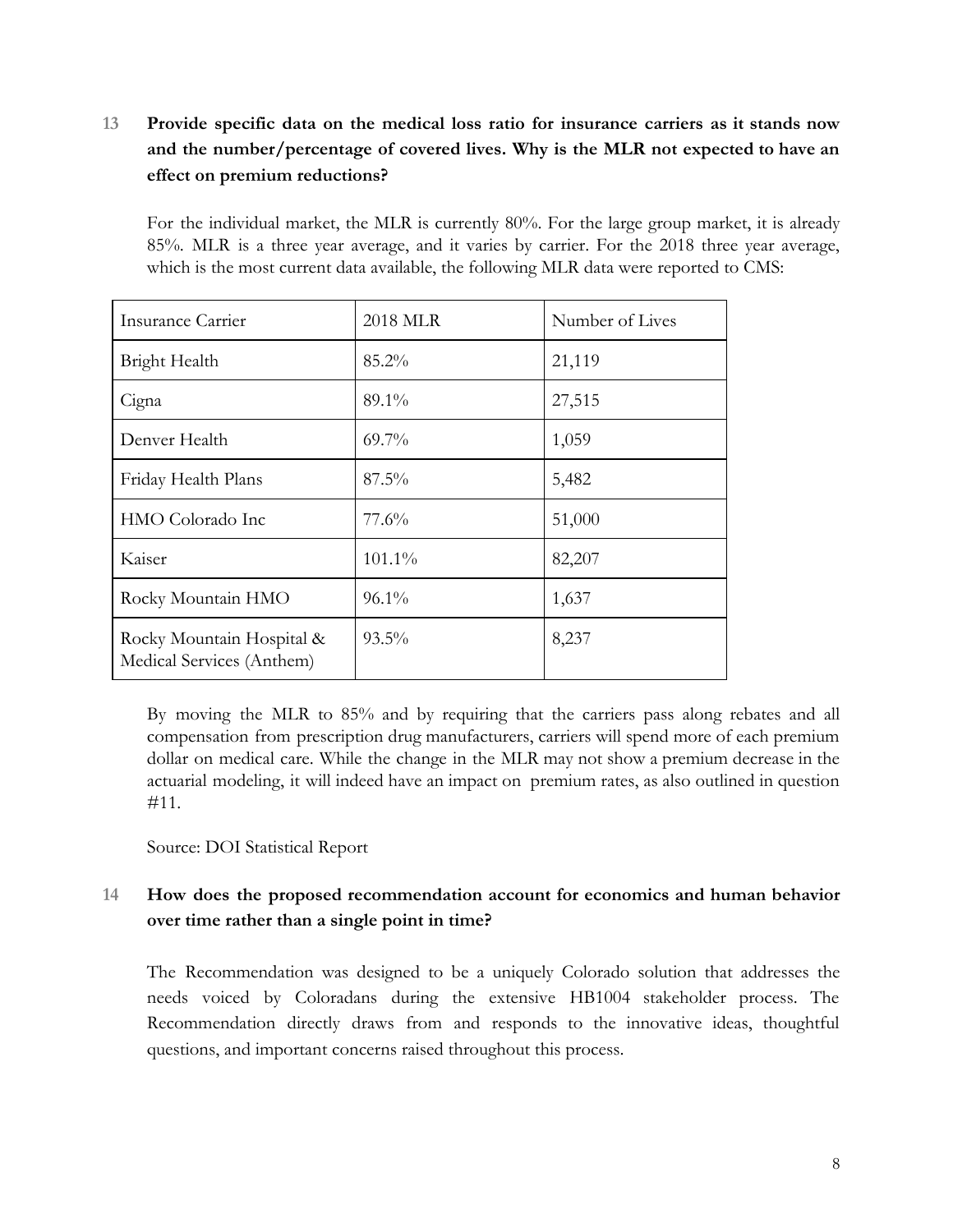We recommended establishing an Advisory Board to continually improve the public option to respond to the voices and needs of Coloradans, employers, and other stakeholders. We felt like it was important to include this mechanism to continually improve the public option, to account for any changes in either economics, human behavior, the health care market, or our state in general as those changes happen.

# **15 It appears that the premium reductions in the actuarial analysis were all relating to the setting of hospital rates. Is there a way to balance out the mechanisms so that more levers are used to reduce premiums?**

The Recommendation proposed three ways to make the public option more affordable:

(1) Ensure profitable but fair hospital reimbursement rates that are hospital specific, and take into account unique factors impacting rural, critical access, and independent hospitals in a transparent process;

(2) Use all pharmacy rebates collected by insurers to reduce the cost of insurance; and,

(3) Increase the amount insurers must pay out as a percent of every premium dollar they take in (The Medical Loss Ratio, or MLR for short) from 80% to 85%.

# **16 JBC staff analysis discussed how there was no financial risk for the state. Please discuss the financial risk for both hospitals and insurance carriers. What are some potential unintended consequences and how are the departments preparing to mitigate those consequences?**

The Recommendation proposes maximizing existing private sector infrastructure to administer the public option plans. This means that the state can minimize both the financial risk to taxpayers and the expenses required to operate a plan; while preserving the ability for private sector hospitals and insurance carriers to make a profit from selling and accepting the public option.

The Recommendation has taken many steps to minimize financial risk, but still achieve the intentions of HB19-1004. In particular, the Recommendation proposes utilizing a formula to set hospital reimbursement rates that would be clear, public, and transparent, and applied on a hospital by hospital basis. By applying a formula to each individual hospital, it takes into account the unique characteristics and geographic and community context of each hospital, thereby minimizing unintended consequences.

The reimbursement formula will factor in variables like:

● a hospital's payer mix (how many of its patients are covered by Medicaid, Medicare, commercial insurance, or are uninsured)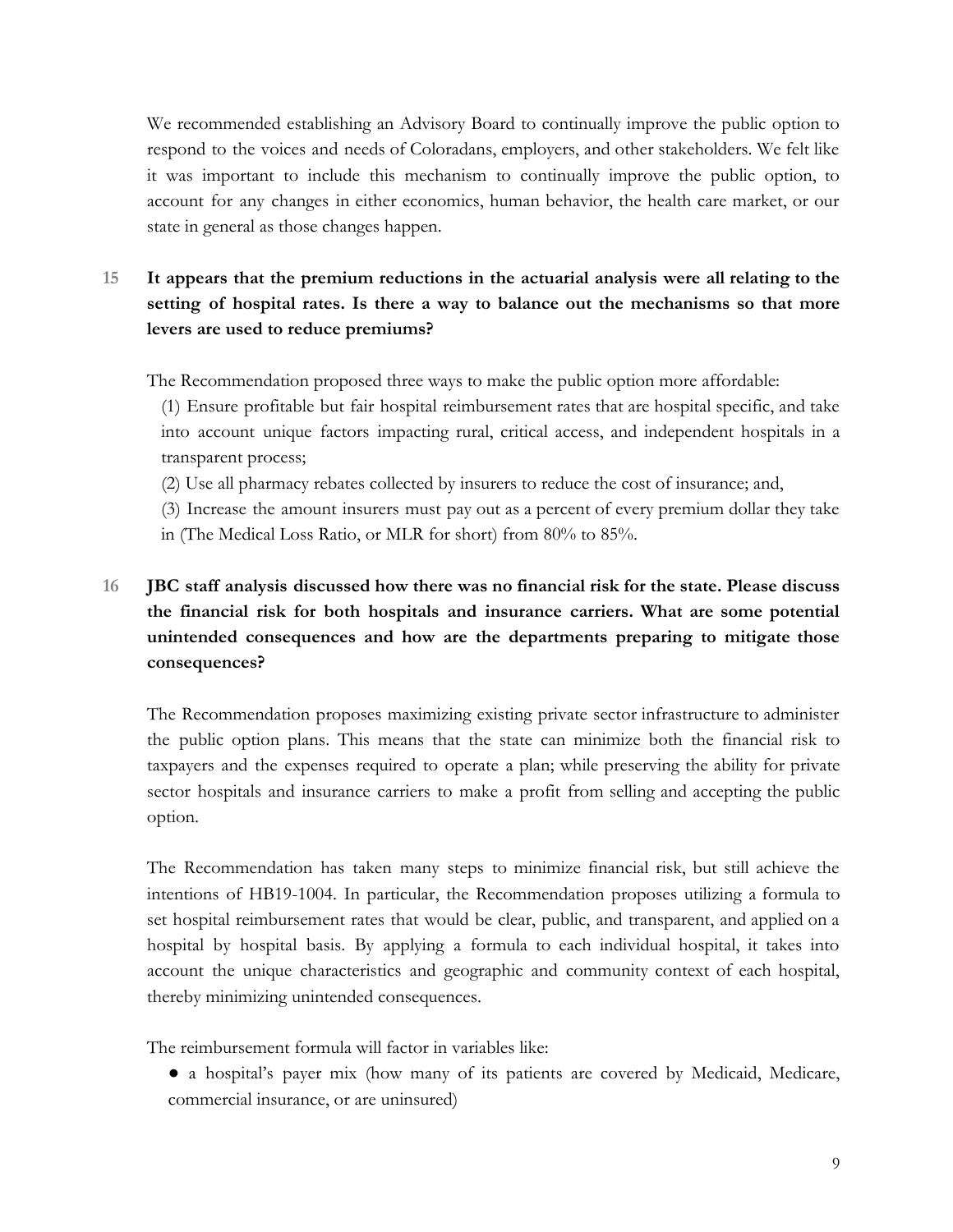- whether the hospital is critical access, rural, urban independent, or part of a larger system
- patient margins, total margins (which take into account investment income and other earnings), and and accumulated earnings over time
- administrative expenses compared to national norms.

Currently, the formula is being modeled in partnership with data collected directly from rural hospitals, independent hospitals, and Front Range hospitals so that we can test assumptions and ensure the formula achieves its goals of lowering costs while promoting sustainability for rural and critical access hospitals. The Advisory Board can provide ongoing monitoring and evaluation, and make recommendations on how to improve the formula as the public option becomes established.

# **17 What kind of mechanisms does the current proposal include that allow for an appeal from insurance carriers, hospitals, and providers? What are some potential models for what an appeals process might look like?**

The final report did not specify an appeal process. If included in legislation, the Advisory Board could consider this issue as part of their charge to make recommendations related to the public option plan.

Rates for hospitals will be established according to a clear, transparent, and public formula. As contemplated by the report, the formula will be subject to a rulemaking process at DOI -- a public process to where all APA standards apply. The Recommendation does not propose setting rates for non-hospital providers.

# **18 What sort of regulatory tools do the departments have to utilize if a hospital or hospital system says no to accepting the public option plan? How could Medicaid be leveraged in this scenario?**

The report recommends the legislature establish the regulatory authority in statute to require hospitals to accept public option insurance if we see hospitals declining patients with this coverage. The proposal depends on lowering our outlier hospital prices and without that authority, it will be hard to realize substantial cost savings for Coloradans and our employers.

**19 What sort of regulatory tools do the departments have to utilize if an insurance company says no to administering a public option plan? What about if an insurance company refuses to expand to a new market with only one carrier?**

The report recommends the legislature establish this authority in statute.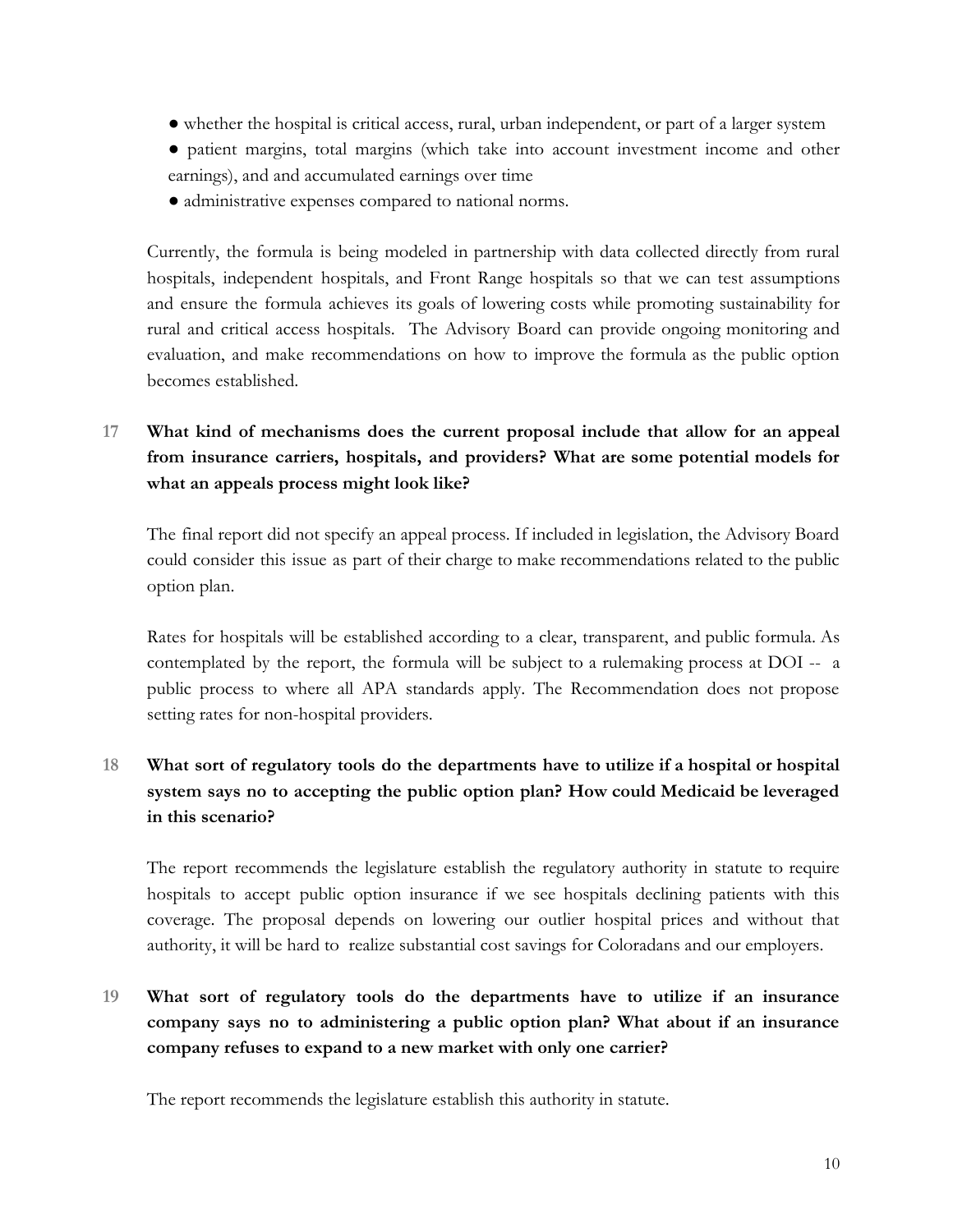#### DIVISION OF INSURANCE (DEPARTMENT OF REGULATORY AGENCIES)

#### **REINSURANCE**

#### **Friday, January 24, 2020 3:20 pm – 5:00 pm**

#### NAME AND TITLE OF PRESENTER

Michael Conway, Commissioner, Division of Insurance

#### **1 Describe the magnitude of the cliff effect on out of pocket expenses when a person earns too much to qualify for federal tax credits.**

Consumers who earn more than 400% FPL and purchase their own insurance are the *only* consumer group that receives no financial assistance to purchase health insurance. This group does not receive premium assistance from the federal government in the form of advance premium tax credits (APTC) or employer assistance to help reduce premium costs, nor are they covered by Medicaid or Medicare (unless they are 65 or older).

Consequently, consumers earning more than 400% FPL pay significantly more for insurance than other consumers, including those earning less than 400% FPL. The "cliff" occurs at 401% FPL, the point at which a consumer no longer receives premium assistance and must cover the entire premium amount without financial assistance. While the premium assistance amount for consumers earning less than 400% FPL uses a sliding scale based on income, with higher earners receiving less premium assistance, there is still a significant difference or "cliff" between the average premium after premium assistance for someone earning 400% FPL and the unsubsidized premium for someone earning 401% FPL.

The 20% average premium reduction the reinsurance program was able to provide helps people impacted by the subsidy "cliff" described here. A 60 year old consumer who makes \$48,560 (401% FPL) would pay almost 20% of their income on their insurance premium, compared to a consumer who makes \$48,559 (400% FPL) who would only pay 5% of their income. As shown in the chart below, premium prices increase dramatically at 401% FPL because that is the point at which consumers no longer receive subsidies. And although it is not represented in this chart, the cliff effect is even more prevalent in Colorado's rural areas because premiums there are higher.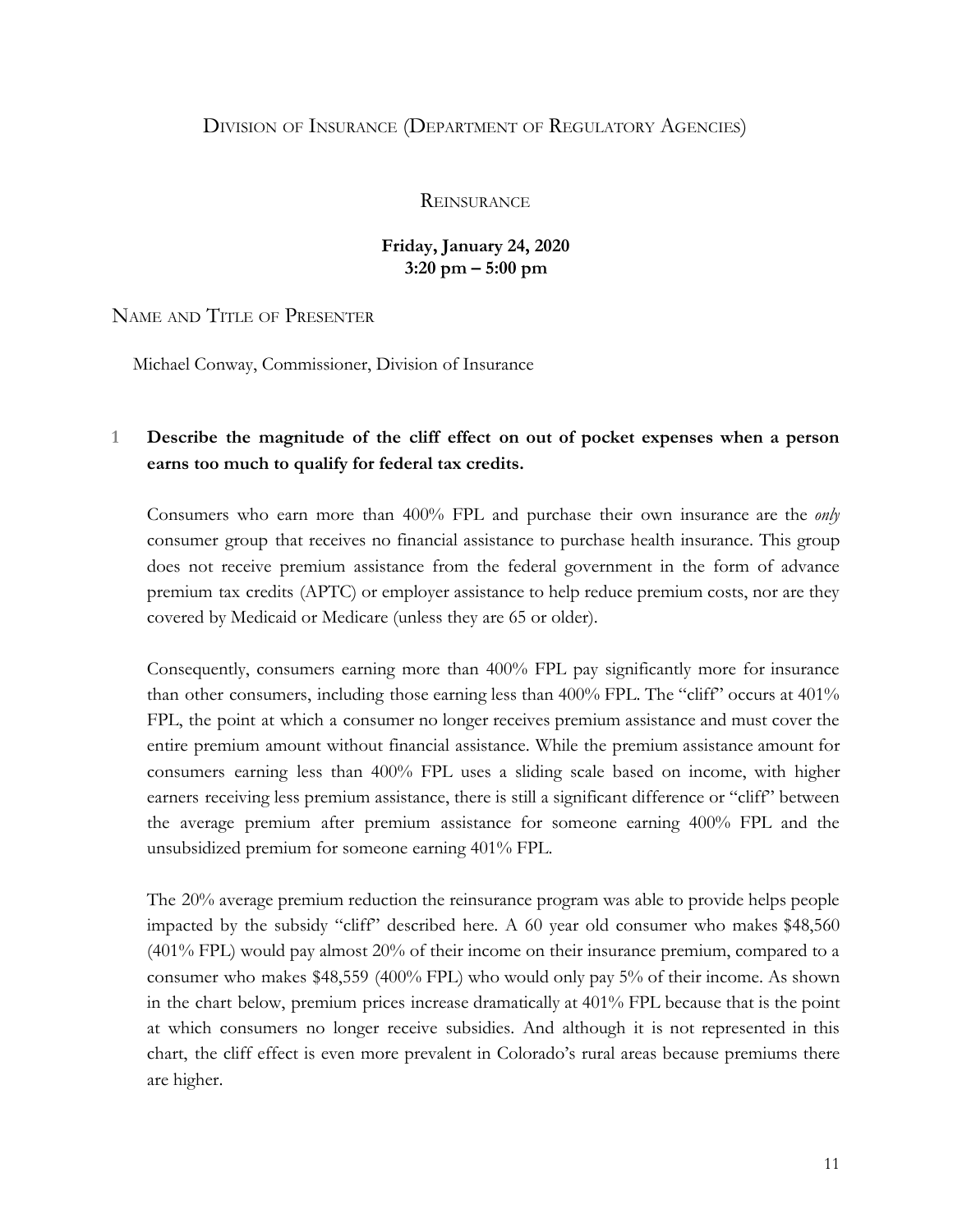

SOURCES: Premiums come from KFF analysis of data published by HHS at Healthcare.gov, KFF analysis of data received from Massachusetts Health Connector, and KFF analysis of data published by HIX Compare from the Robert Wood Johnson Foundation



#### Source: Kaiser Family Foundation

The average premium reduction of 20% in the individual market due to reinsurance has huge impacts for those over 400% of FPL. In our 1332 waiver application to the federal government, we estimated that population to exceed 86,000 Coloradans in 2020. Those people will save thousands of dollars this year as a direct result of the reinsurance program.

**2 One of the goals of reinsurance is to stabilize the market, making it more attractive for retaining and recruiting insurers and encouraging competition. How has reinsurance affected the number of insurers and available insurance products in the individual market? How many insurers and products have entered and left the market by region?**

All insurers have remained in the state from 2019 to 2020, and one new insurer (Oscar Health) entered the market.

The number of plan options in 2020 is increasing in most parts of the state. The total number of plans offered on the individual market in 2019 was 252 (124 on-exchange and 128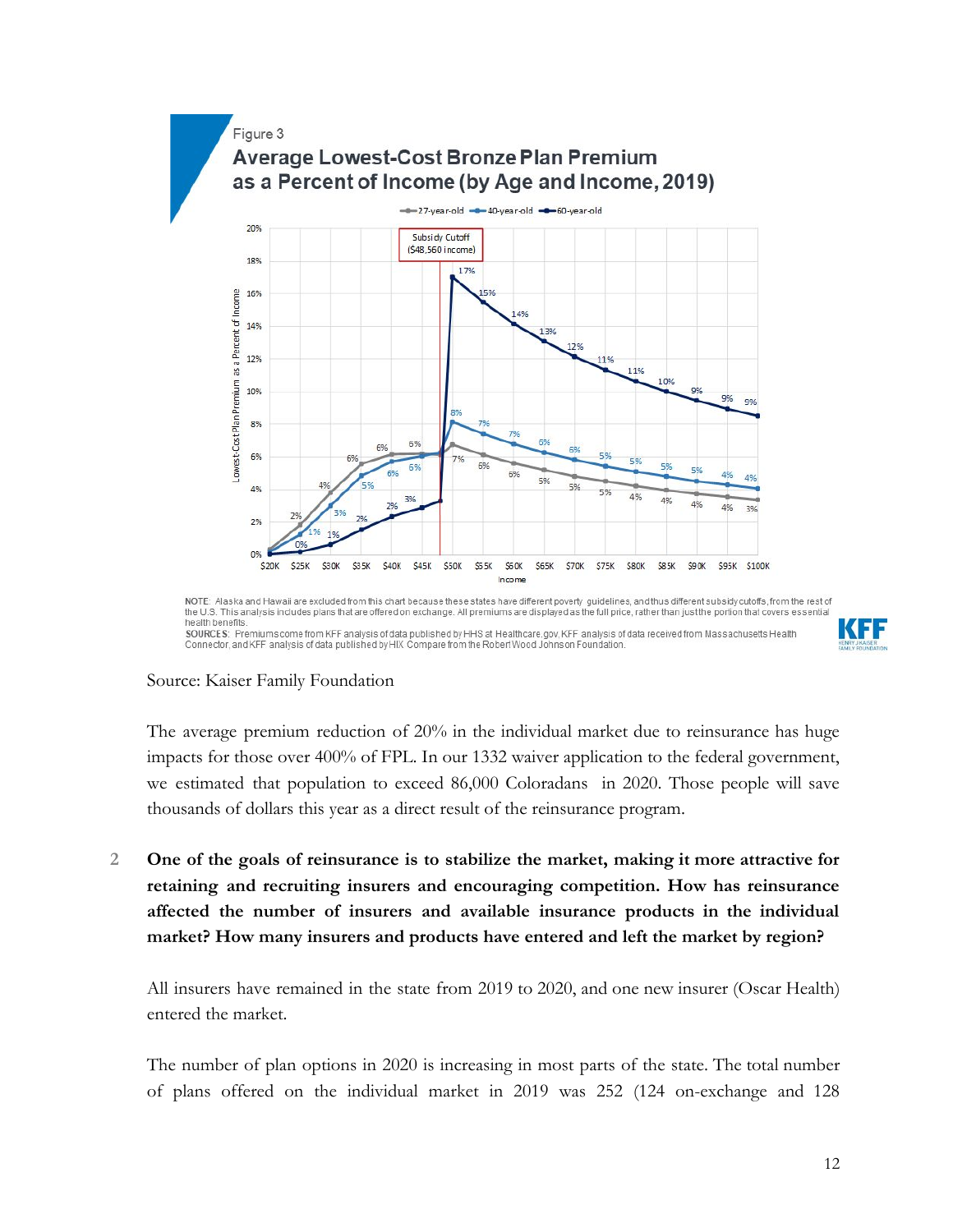off-exchange), and the total number in 2020 is 264 (130 on-exchange and 134 off-exchange). On average, insurers are offering more products than before. And those products are being offered at lower premiums thanks to the reinsurance program. Further, Colorado's new health care purchasing alliances, such as Peak Health in Summit County, are helping to increase coverage choices and affordability for consumers across the state.

| <b>Rating Area</b> | <b>Name</b>         | 2019 | 2020<br>on-exchange on-exchange Change off-exchange off-exchange Change |    | 2019           | 2020 |    |
|--------------------|---------------------|------|-------------------------------------------------------------------------|----|----------------|------|----|
|                    | <b>Boulder</b>      | 55   | 59                                                                      |    | 58             | 61   |    |
|                    | Colo. Springs       | 60   | 64                                                                      |    | 62             | 65   |    |
| 3                  | Denver*             | 73   | 87                                                                      | 14 | 75             | 88   | 13 |
| 4                  | <b>Fort Collins</b> | 40   | 42                                                                      | 2  | 4 <sup>1</sup> | 43   |    |
| 5                  | <b>Gr. Junction</b> | 29   | 37                                                                      | 8  | 30             | 39   | 9  |
| 6                  | Greeley             | 40   | 42                                                                      | c  | 4 <sup>1</sup> | 43   |    |
|                    | <b>Pueblo</b>       | 40   | 42                                                                      | o  | 4 <sup>1</sup> | 43   |    |
| 8                  | East**              | 59   | 64                                                                      |    | 60             | 66   | 6  |
| 9                  | West ***            | 44   | 40                                                                      |    | 46             | 40   |    |

**Changes in Number of Plans from 2019 to 2020 by Rating Area**

*\* Oscar Health is new carrier to area 3 for 2020*

*\*\* Bright Health is new carrier to area 8 for 2020*

*\*\*\* Rocky Mountain HMO is new carrier to area 9 for 2020*

*<sup>1</sup> Kaiser left area 9 for 2020*

Regarding the number of insurers and products entering or leaving the market by region for 2020, all regions except 9 (Western Slope) saw an increase in the number of products available both on- and off-exchange. However, while region 9 had a small decrease in plans, it also had an insurer new to the area offering products, as did area 8 (Eastern plains) and area 3 (Denver).

Rating areas 3 (Denver) and 5 (Grand Junction) both had significant increases in the number of plans for 2020. Area 3 had 14 more plans available on-exchange, and 13 off-exchange, with most of that increase driven by a new insurer in the market, Oscar Health, which offered 10 plans each in both the on- and off-exchange markets. Anthem (HMO Colorado) and Bright Health also increased the number of plans. Area 5 had an increase of eight plans on-exchange and nine plans off-exchange. These were due to increased offerings from Anthem (HMO Colorado) and Rocky Mountain HMO.

Rating areas 1 (Boulder) and 2 (Colorado Springs) saw a modest increase in plan counts for 2020, with each area growing by four plans on-exchange and three plans off-exchange. In both areas, the increases were from Anthem (HMO Colorado) and Bright Health.

Rating areas 4 (Fort Collins), 6 (Greeley) and 7 (Pueblo) all had increases in 2020 of two plans each on- and off-exchange. These were all increases from Anthem (HMO Colorado).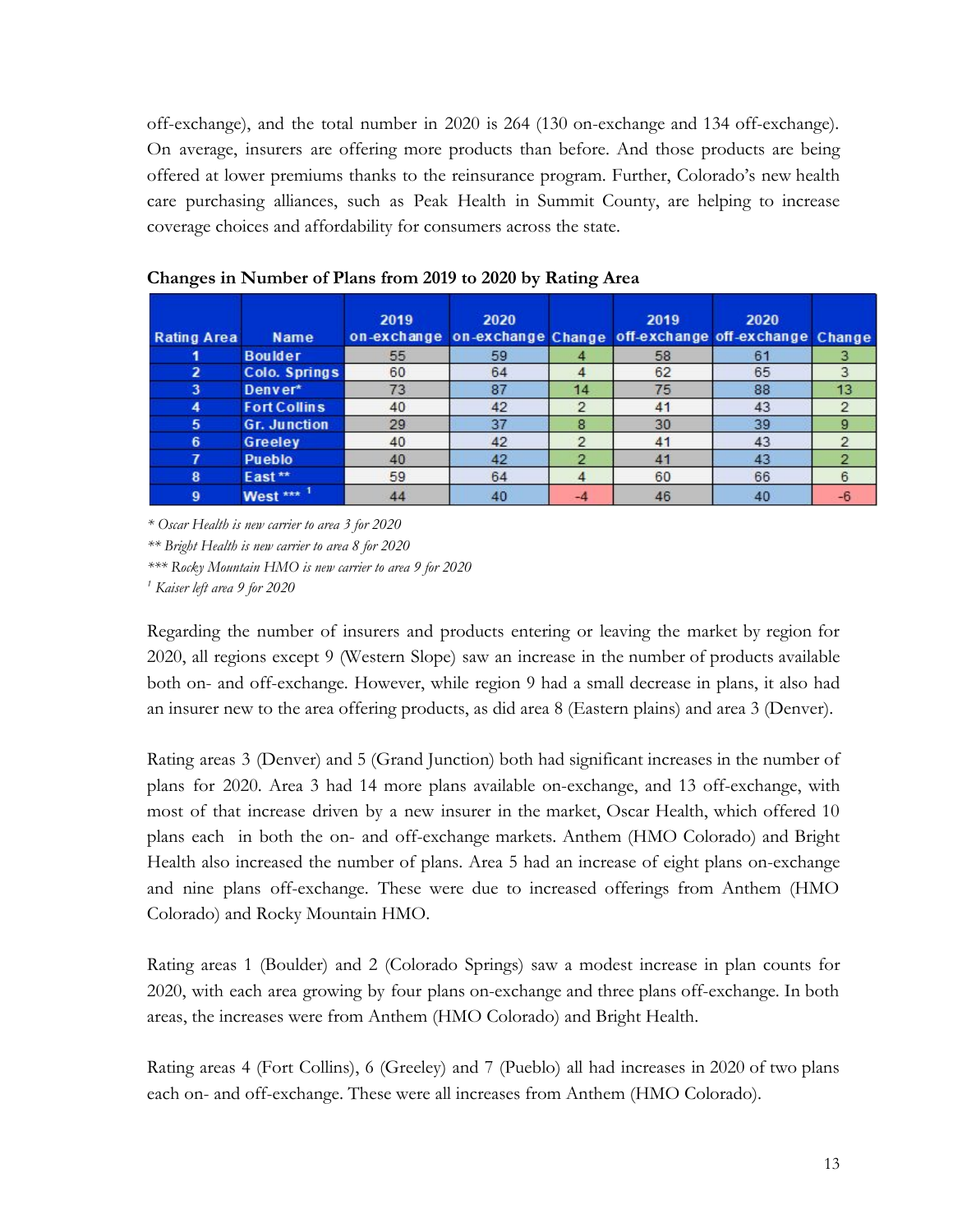In rating area 8 (East), Bright Health was a new insurer for this region, making 10 on-exchange plans and 11 off-exchange plans available to consumers. Anthem (HMO Colorado) also increased its offerings with two plans each on- and off-exchange. Friday Health offered fewer plans, going from 14 in 2019 to seven plans in 2020 both on- and off-exchange.

Rating area 9 (Western slope) was the only area to have an insurer leave the rating area, as Kaiser pulled all of its plans (12 each both on- and off-exchange). However, a carrier new to this area for 2020, Rocky Mountain HMO, stepped in and offered five plans on-exchange and six plans off-exchange. Anthem (HMO Colorado) added four plans each on- and off-exchange for 2020. Bright Health also slightly reduced its footprint in this area, going from eight on-exchange plans in 2019 to seven plans in 2020, and from 10 off-exchange plans in 2019 to six in 2020.

### **3 With reinsurance how many people would have to pay more after tax credits to purchase the same plan? How much more would they have to pay?**

Consumers who don't qualify for premium assistance and are hit by the previously discussed "subsidy cliff" saw an average reduction in their premiums of 20% - the first decrease since the establishment of the ACA.

The amount of premium assistance that the subsidized population receives is primarily calculated based on the cost of a benchmark plan in the person's area and on their income. If the premium of that benchmark plan goes down, making the plan more affordable overall, the tax credit amount also goes down.

As a result, premium reductions in the individual market may have the impact of reducing the amount of premium assistance a subsidized individual receives from the federal government. Plan choice also impacts the amount of premium assistance subsidized consumers receive.

For example, early data shows that consumers receiving premium assistance in three rating areas actually chose to purchase more expensive plans on average, when they could have remained in the plan they had in 2019 and paid less.<sup>5</sup>

<sup>5</sup> It's important to note that the numbers laid out above are preliminary. This data will change once we have the complete data from open enrollment.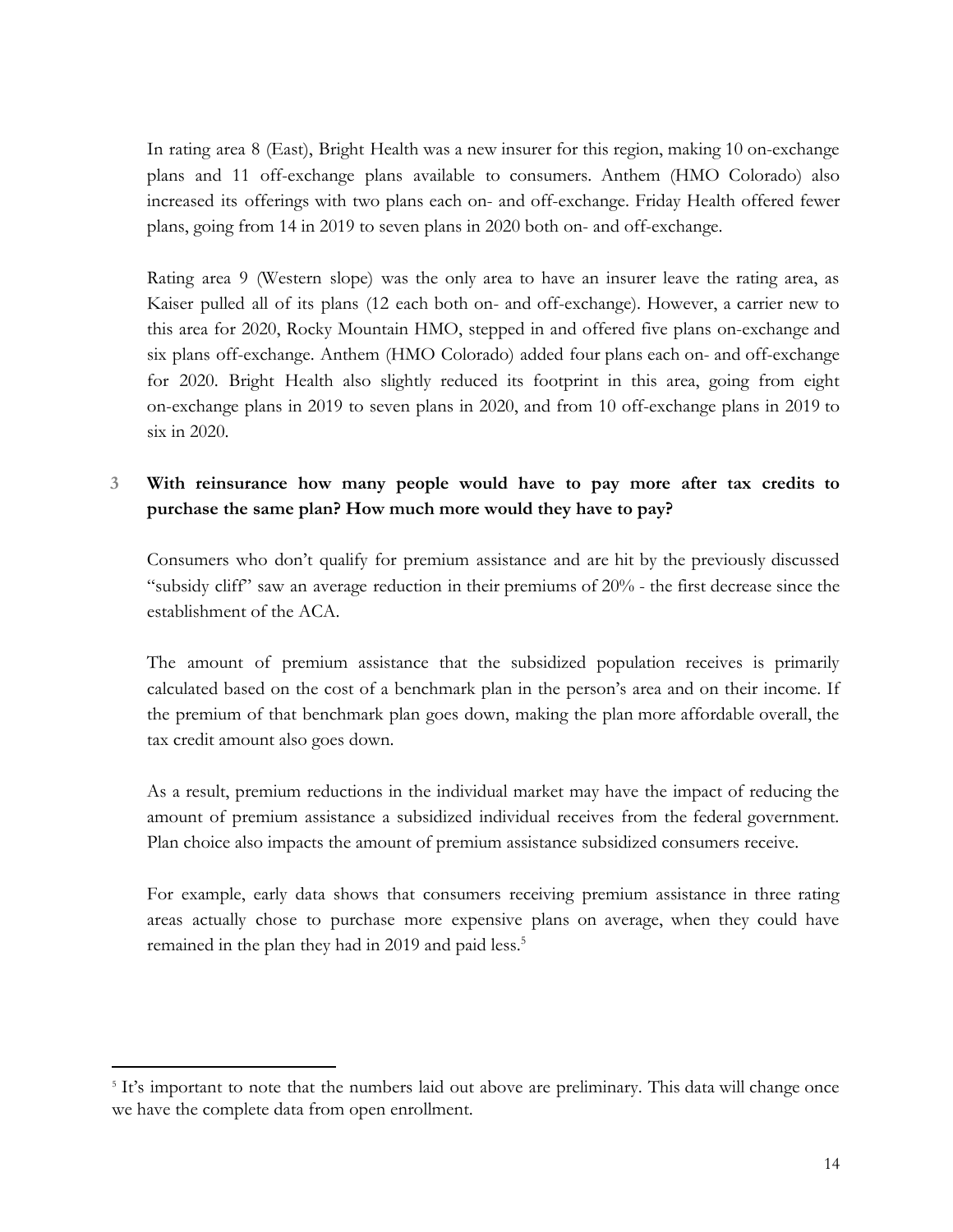| <b>Rating Area</b> | 2019 Premium<br><b>After Subsidy</b> | 2020 Premium<br>After Subsidy -<br><b>Auto Renew</b><br>(Same Plan) | 2020 Premium<br>After Subsidy -<br><b>Switch to Lowest</b><br>Cost Plan | 2020 Premium<br>- Actual<br>Chosen Plan* |
|--------------------|--------------------------------------|---------------------------------------------------------------------|-------------------------------------------------------------------------|------------------------------------------|
| 5 - Grand Junction | \$163                                | \$142                                                               | \$71                                                                    | \$171                                    |
| 8 - East           | \$121                                | \$102                                                               | \$83                                                                    | \$127                                    |
| $9 - West$         | \$122                                | \$118                                                               | \$82                                                                    | \$142                                    |

*\*Based on preliminary data. Final data may be different.*

We've provided an additional chart below that lists the yearly average premiums for the unsubsidized population and the yearly average payments for the subsidized population after premium assistance is applied.

As the chart shows, reinsurance resulted in the first premium savings since the establishment of the ACA. The chart also shows that a subsidized consumer's after-subsidy payment increased from \$118/month to \$138/month between 2019 and 2020. At \$138/month, subsidized consumers will be paying approximately the same amount that they have paid every year since 2014 with the exceptions of 2015 and 2019.

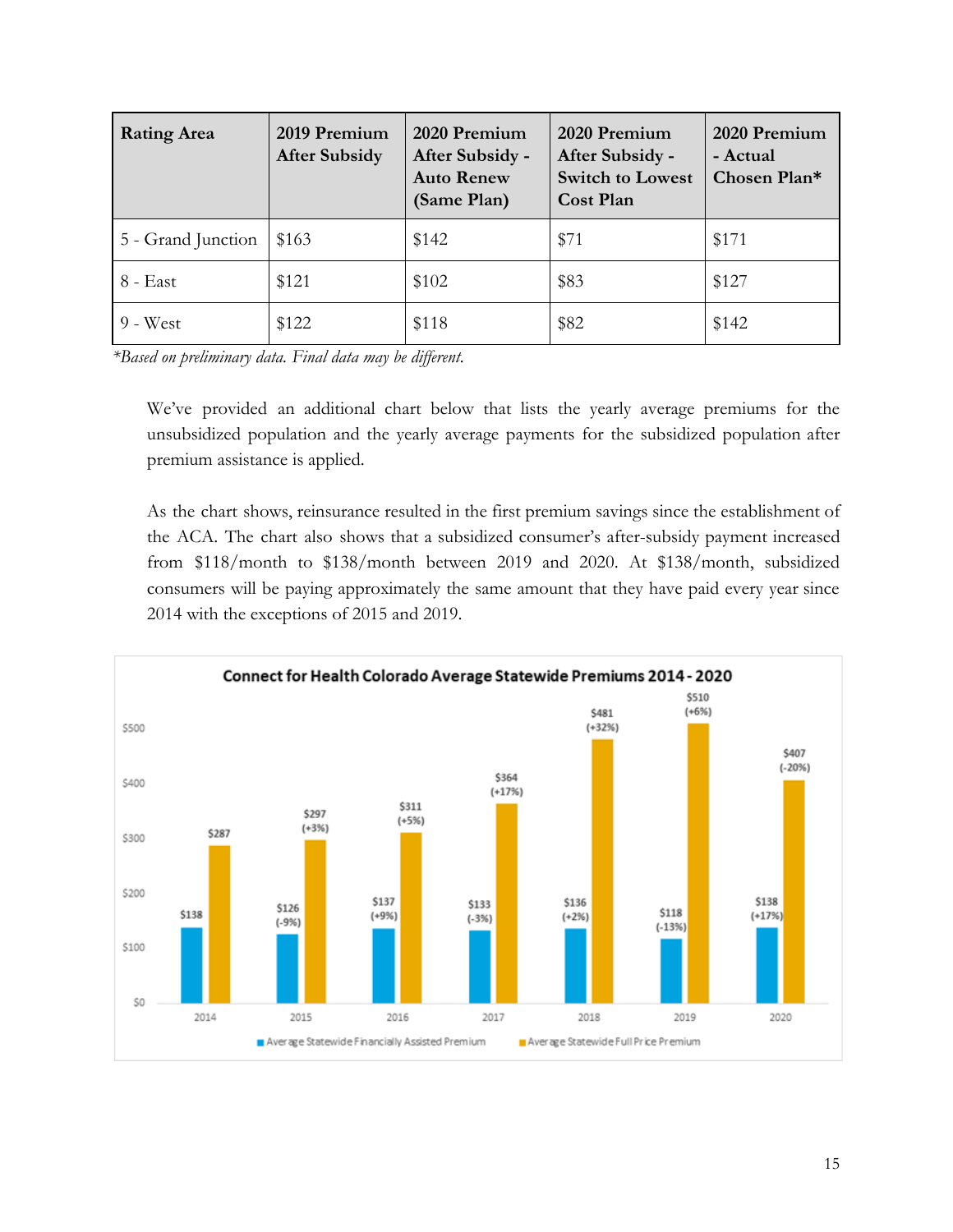While we will always continue to find ways to reduce premiums in our health care markets, we are also committed to finding ways to help subsidized consumers. A key component of doing that will be understanding why consumers make certain choices. Consumers may have prefered the benefit design of one plan over another, despite the increased premium. Or, the total cost-sharing structure in a plan with a higher premium may have been preferable to that of a plan with a lower premium.

The reinsurance legislation required the Division of Insurance to conduct a study after the second year of the program to evaluate health plan affordability with a special focus on the subsidized population. We have committed to expediting that study and we will be completing it this year. That study will help us provide answers to the questions raised above. However, we hope this initial information will help the JBC members understand what occurred in the individual market for the subsidized population this year.

# **4 How do premiums and net costs after tax credits for people on the individual market compare to premiums and net costs after employer subsidies for the group markets? How does the individual market compare to state employee premiums and net costs?**

The chart below shows average monthly premiums for the groups noted in the question. The "Price Consumers Pay" is the full price minus any financial assistance received (i.e. subsidy or employer contribution). The DOI does not collect employer contribution data for the small and large group markets because those vary based on the amount the employer chooses to pay. So the price consumers pay in those markets is not included in the chart.



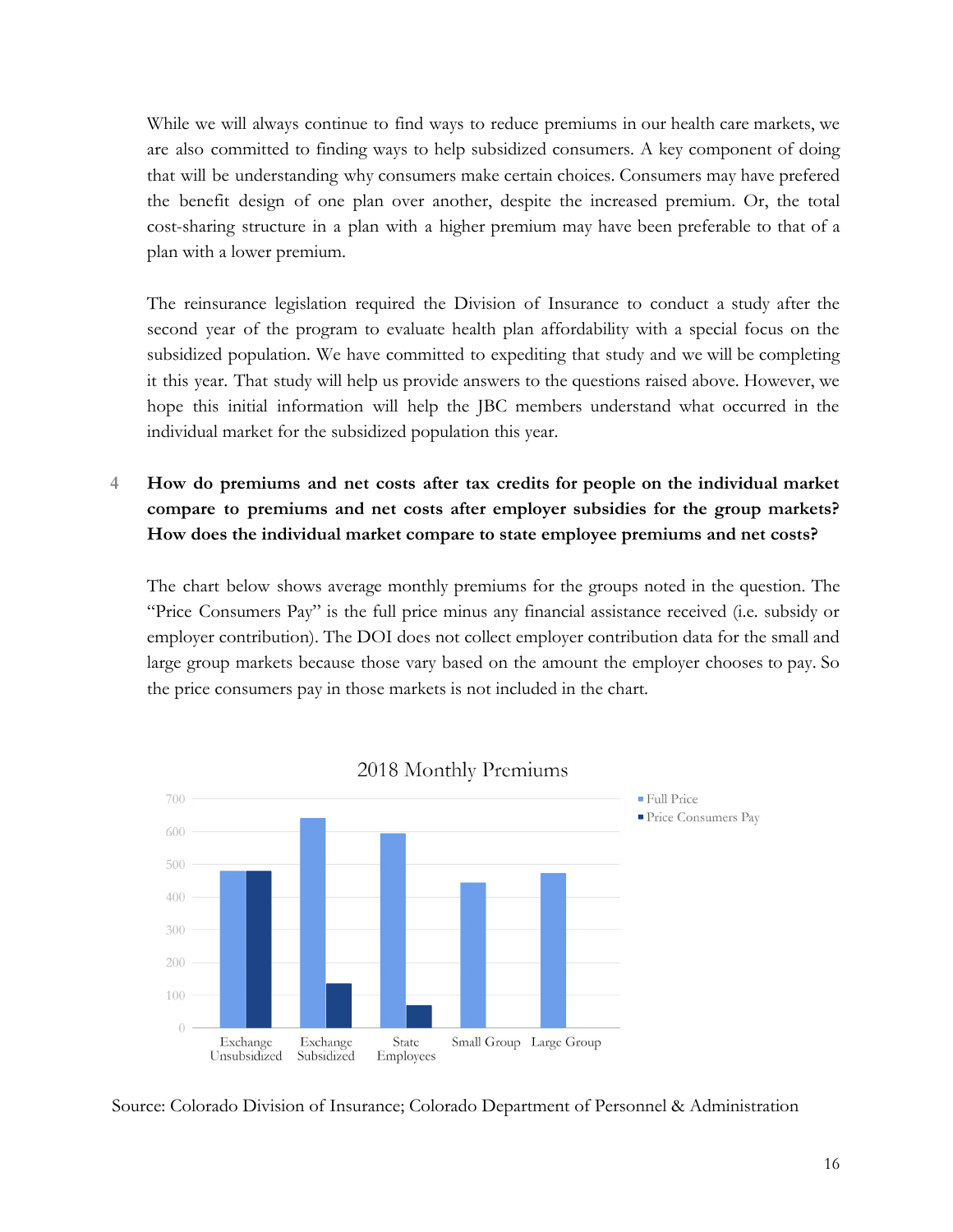# **5 Does reinsurance or the public option do anything to help people in the group markets? Why do the departments put so much emphasis on the individual market when concerns about health insurance affordability are more widespread?**

Yes, the public option can help lower prices in the small group market. It can also have a positive impact on prices in the large group market because large employers will be able to cite the public option rates in their negotiations as a standard of affordability.

The burden that rising health care costs place on employers and their employees is unsustainable just as it is unsustainable for the individual market. We recommended starting with the individual market because so many people who purchase insurance in that market were being priced out of coverage. Consumers in the individual market who are not eligible for federal tax credits pay the full price of health insurance and are essentially the only group in all of our health care markets that pay the full cost of their health insurance without any assistance.

Coloradans, especially on the Western slope and the Eatern plains, were being asked to pay the equivalent of a mortgage for health insurance. Savings from the Reinsurance program have been life changing throughout the State and in particular in our rural areas.

With that said, insurance premiums, deductibles, and other out-of-pocket expenses are a challenge for all Coloradans that have private insurance, so we are developing additional strategies to reduce health care prices more broadly.

For example, the alliance model that the Division created and that Peak Health Alliance launched is in many ways focused on the employer market. In addition, the affordability standards the Division will be implementing pursuant to HB19-1233 in the coming months will be designed to assist the employer markets with affordability by building more transparency into the system and giving employers more tools to impact the affordability of their health insurance. HCPF's work on hospital price transparency and profits is helping employers understand what they are paying and how prices in Colorado compare to the rest of the country.

Those are just a few of the initiatives that we are working on to help the employer markets. While reinsurance and the public option have received considerable attention, we are committed to making health care more affordable in the employer markets, as well as the individual market.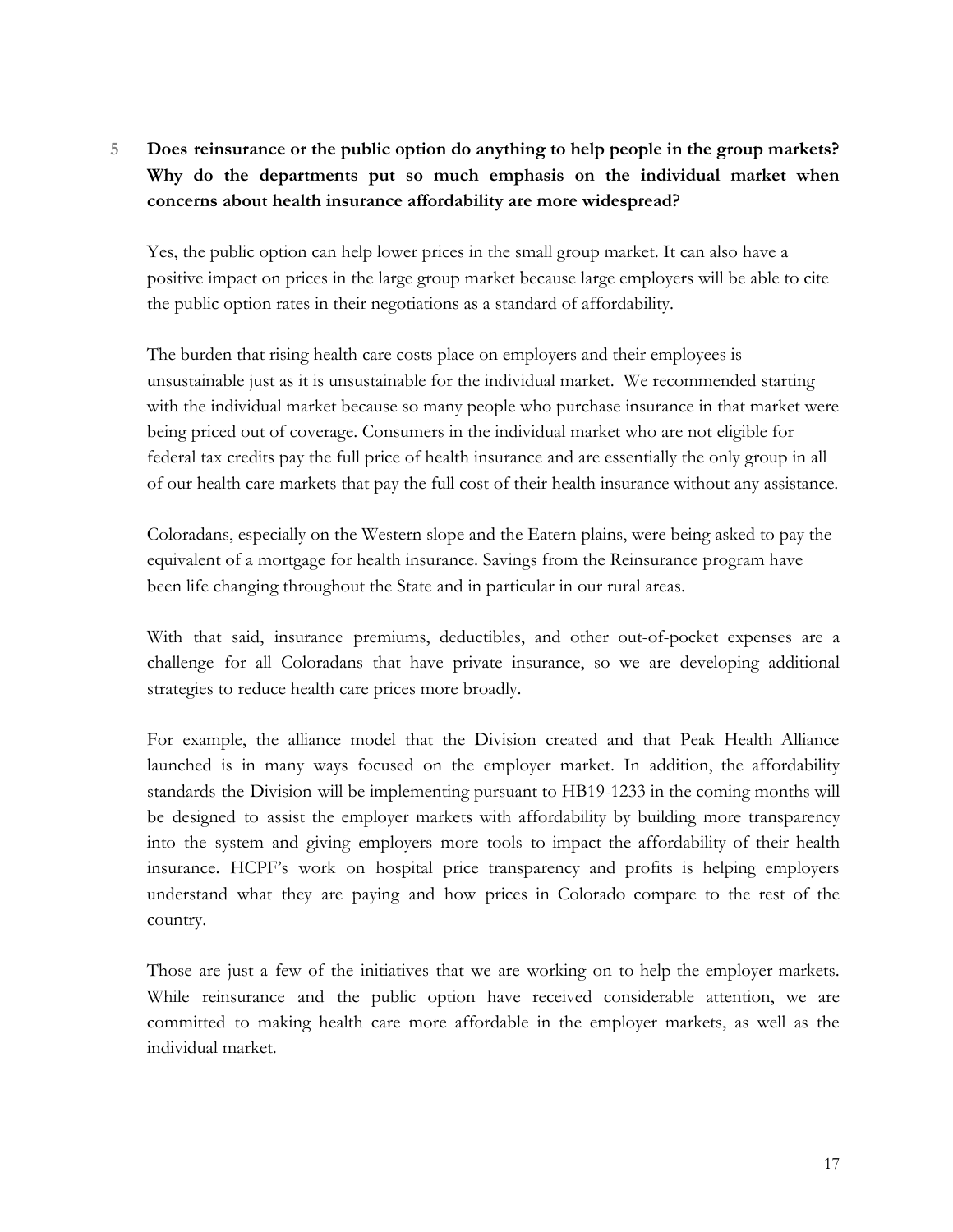Finally, the reinsurance and public option programs will likely have positive spillover effects for other health insurance market sectors in Colorado. Markets are not mutually exclusive, since the same companies typically offer products in multiple markets in a state. The DOI anticipates spillover effects from the reinsurance and public option programs to be in the form of increased overall market stability for carriers, consistent and affordable coverage for consumers, and a reduction in the proportion of uninsured patients for health care providers.

## **6 How much is reinsurance shifting from urban and suburban counties to rural and frontier counties?<sup>6</sup>**

The reinsurance legislation was specifically designed by the sponsors to alleviate the high costs of health care in the rural parts of the state in the individual market. The sponsors did that by building three different tiers of premium relief into the legislation. As the table below with the 2019 premiums compared to the 2020 premiums shows, these tiered savings targets effectively leveled out premiums between areas and across the state. It should also be noted that CMS is promoting the tiering in our Reinsurance program as something other states should emulate in order to address premium discrepancies in their states.

**2019 vs. 2020 Projected Premiums - lowest-cost silver plan for non-smoking 40-year-old without tax credits**



<sup>6</sup> [https://colorado.gov/pacific/sites/default/files/DC\\_STI\\_HIVPrev\\_Colorado-County-Designations.pdf](https://colorado.gov/pacific/sites/default/files/DC_STI_HIVPrev_Colorado-County-Designations.pdf)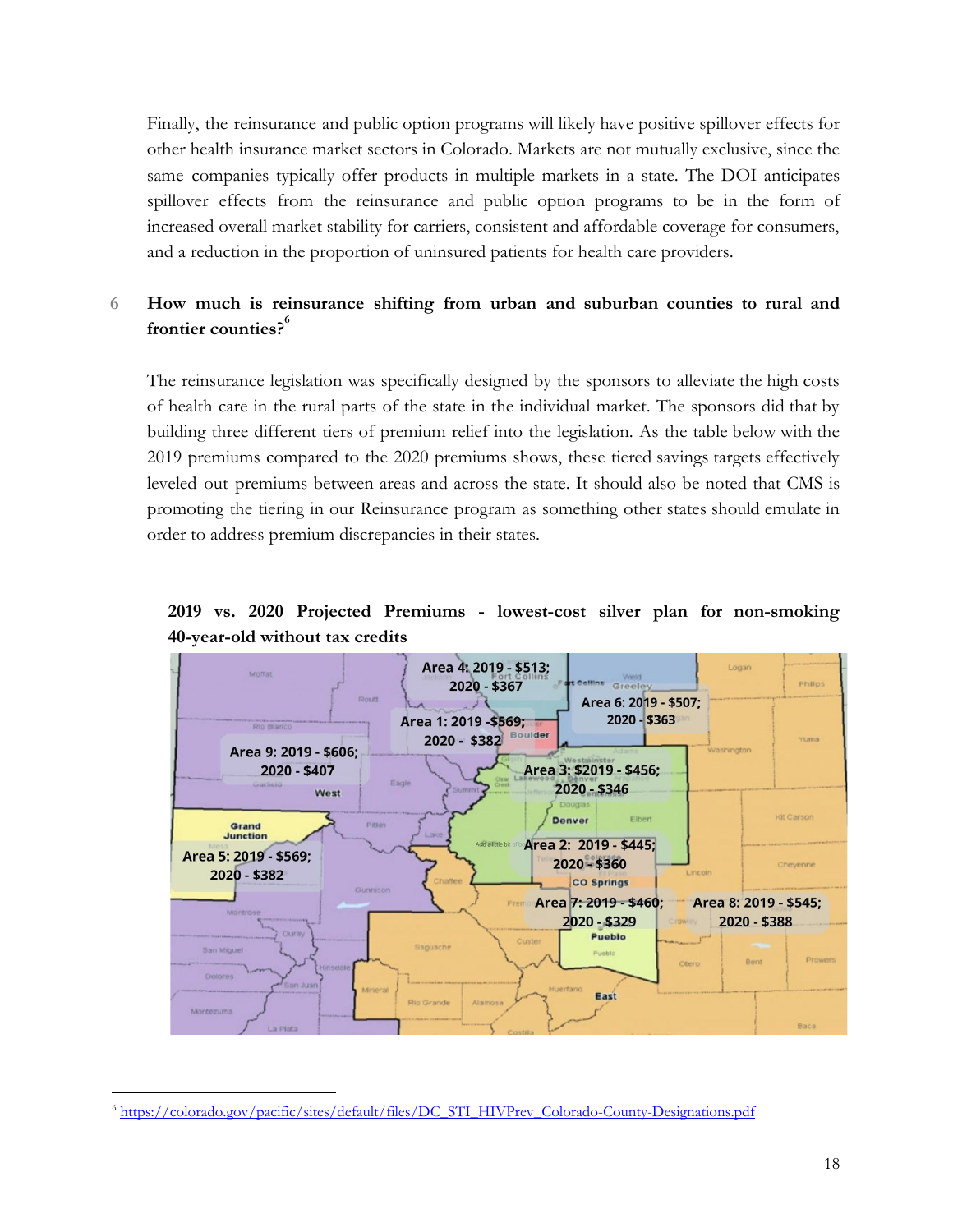Regarding the state share of the funding, of the \$90 million in state reinsurance program funding for 2020, \$68.1 million (75.7%) is expected to reimburse insurers for claims in urban areas, and \$21.9 million (24.3%) will go towards reducing claims in rural areas.

Note: These actuarial projections for reinsurance payments are based on the most current data available at the time the federal 1332 waiver application for Colorado's reinsurance program was submitted. That data was from the 2017 plan benefit year.

Source: Lewis and Ellis; Office of State Planning and Budgeting (OSPB)

**7 What is the difference between the amount spent on reinsurance and the decrease in premiums? Why does this difference exist? What is the difference as a percentage of the investment in reinsurance and is the size of the difference appropriate?**

Without reinsurance, in our 1332 application we estimated that enrollment for 2020 would have been 216,795 and premiums would have been \$644.91 per member per month.

With reinsurance, our 1332 application estimated that enrollment would increase up to 223,173 and premiums would drop to \$541.81 per member per month. Based on those enrollment projections and per member per month premiums, the total amount of premium collected by insurers in 2020 was estimated to be \$1.46 billion. A portion of the premium reduction is a reflection of a healthier population enrolling.

But, if the same number of people enrolled (223,173) and that the population had the same health characteristics as the pre-reinsurance population, it would be reasonable to assume that the population would pay the premium amount that would have existed without reinsurance (\$644.91 per member per month). That would mean that the total amount of premium that would have been collected would be \$1.73 billion. The difference between \$1.73 billion and \$1.46 billion is \$276 million.

In other words, reinsurance saves a total of \$276 million. That is \$26 million more than the \$250 million in state and federal funds invested in the program. As stated above, that \$26M is largely made up of reduced claims cost due to healthier risk and a reduction in per capita admin expense.

**8 How does the cost of reinsurance for the population eligible for federal tax credits compare to the projected federal funds earned? Are we: (1) leveraging federal funds to help pay for premium reductions for people ineligible for tax credits, or (2) earning federal funds roughly equal to the premium reductions for people eligible for tax**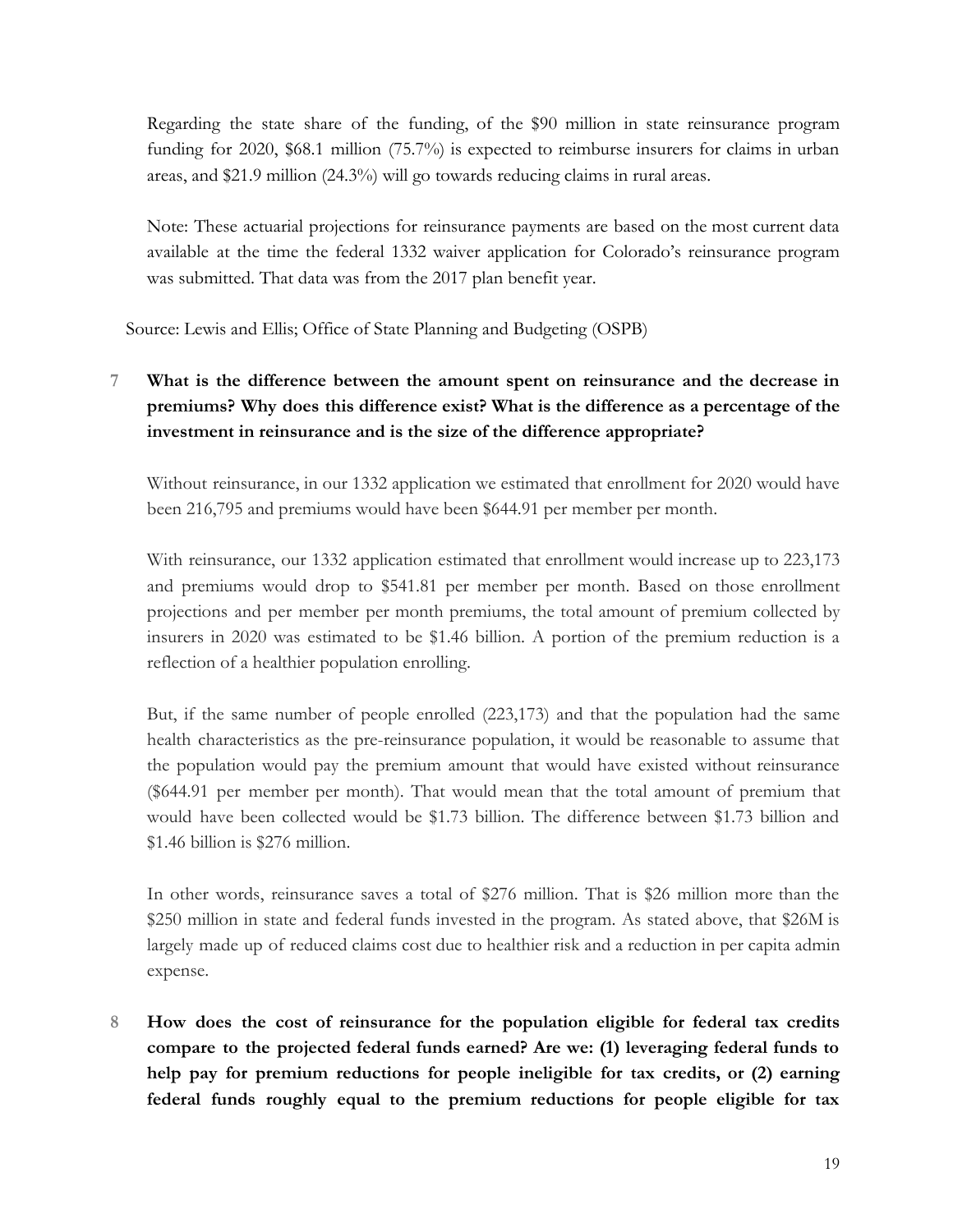# **credits, or (3) using state funds to help pay for premium reductions for people eligible for tax credits?**

The reinsurance program allows us to use federal dollars to reduce premiums for unsubsidized individuals more than would be possible with state dollars alone. In our 1332 application, we projected that the unsubsidized population would make up approximately 40% of the individual market and the subsidized portion of the market would make up the remaining 60%. Based on the latest estimates provided to DOI from the federal government, federal dollars will make up 67% of the total funding for the program while state funding accounts for 33%. Therefore, at a high level, reinsurance leverages federal funds to benefit Coloradans who are not eligible for tax credits.

With that said, a key component of Colorado's reinsurance program is that it is "invisible" to the consumer. Reinsurance dollars may go towards claims for any enrollee who purchased a plan on the individual market, regardless of that person's income, insurance product, or health status. The sole criteria for claims reimbursement for an individual - other than purchasing a plan on the individual market - is that the person's annual claims paid by his or her insurer be above the reinsurance attachment point of \$30,000.

# **9 Could we use a similar investment of state funds to provide more targeted support to people ineligible for federal tax credits and reduce the cliff effect? What would that look like? What are the pros and cons of these potential alternatives to reinsurance?**

Using a more targeted approach to subsidize people that are ineligible for tax credits would result in the loss of the \$169 million dollars the federal government is providing in pass through funding for our program. Furthermore, as we develop policy options to assist the subsidized population, that federal funding could be utilized to in part provide further premium assistance or cost share assistance for the subsidized population. The funding from the federal government that we are able to capture through the reinsurance program provides potential flexibility that simply would not be present in a premium assistance program that only targeted the unsubsidized population.

In addition, reinsurance programs have large positive impacts on markets, without adding burden or paperwork for consumers or carriers. For example:

- Reinsurance stabilizes the insurance market. It mitigates the impact to consumers of high cost claims.
	- o Health care expenditures are uncertain by nature.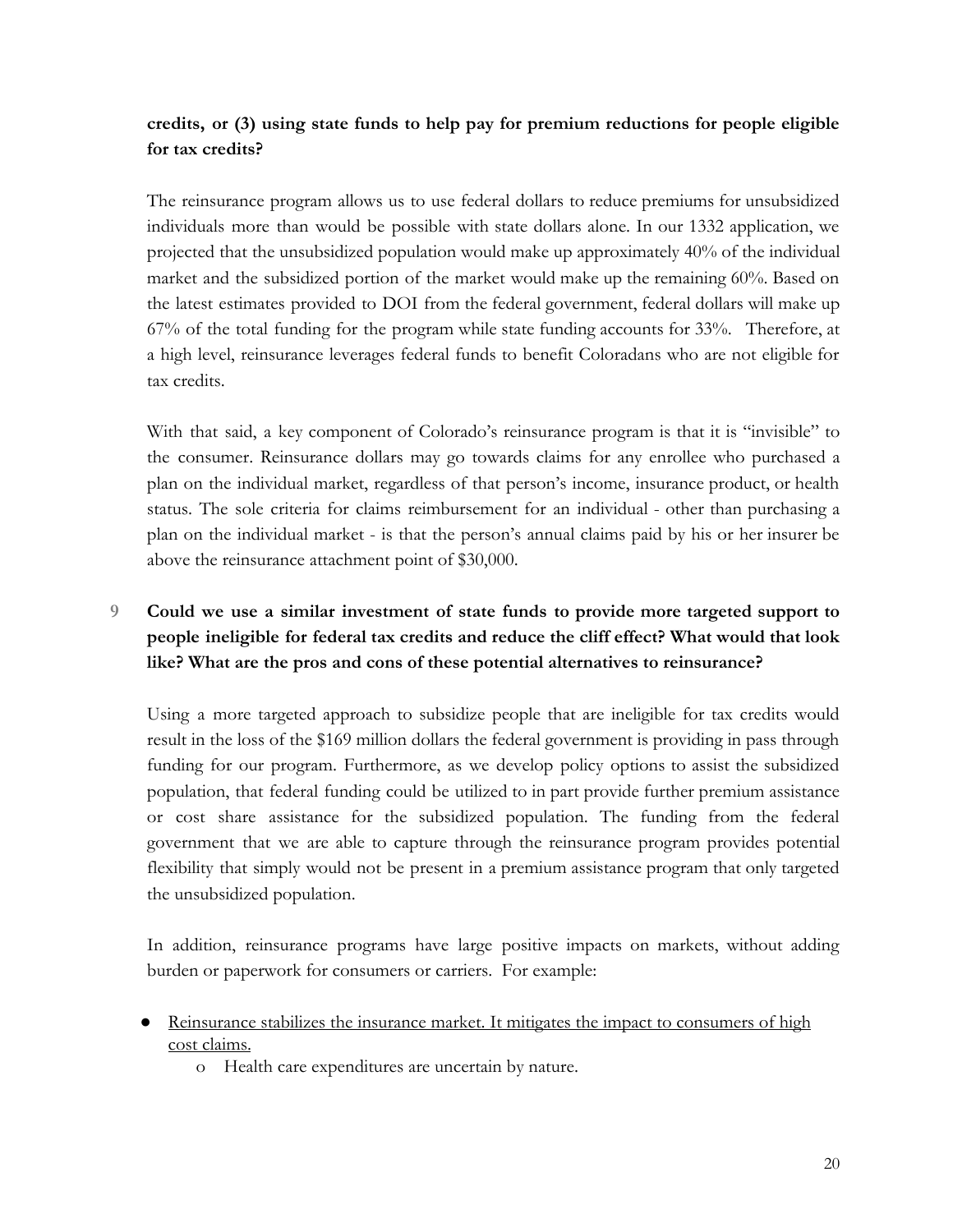- o Reinsurance provides insurers with certainty that high cost claims will be covered. Premium assistance targeting the unsubsidized population does not provide such certainty. Greater certainty around claims helps insurers remain in the Colorado market. Certainty is particularly important in rural Colorado, where higher health care costs, and small numbers of people may dissuade insurers from offering coverage.
- o Colorado's reinsurance program is specifically designed to provide greater financial support and risk mitigation for carriers in rural parts of the state.
- Reinsurance is seamless for the consumer.
	- o It does not require additional income verifications or paperwork requirements.
	- o Individuals can enroll on or off of the exchange and receive the benefit.
	- o Premium assistance would require an entity such as the exchange to administer the program and all consumers would have to enroll through the exchange.
	- o The off-exchange market would effectively cease to exist.
	- o While the impact for consumers that receive subsidies would be minimal because they already enroll through the exchange, the impact for the unsubsidized population could be large.
- The Federal Reinsurance waiver gives Colorado the flexibility to use federal dollars in the way that best meets Coloradans' needs.
	- o A state premium assistance program would prevent the state from leveraging federal funds to implement a state-specific approach to health care cost reduction.

It is also important to note that, including Colorado, 12 states with political leanings from both sides of the aisle have adopted reinsurance programs throughout the country. These states include Maine, Wisconsin, Minnesota, Alaska, and others. Only one state, California, has taken the approach of a pure premium assistance program.

Finally, it is important to note that the reinsurance program was the result of years of study and debate in Colorado. The legislature first asked the Division to analyze whether a reinsurance program should be established in the 2017 legislative session. We had a robust stakeholder process and ultimately recommended that the legislature establish a reinsurance program as a result of that process. A bill was then introduced in 2018 to establish a reinsurance program and the legislature passed the bill in 2019 establishing our program.

#### **10 Is reinsurance the most efficient way to reduce premiums?**

Reducing the underlying health care prices that consumers ultimately pay to providers is a more efficient and sustainable way to reduce premiums.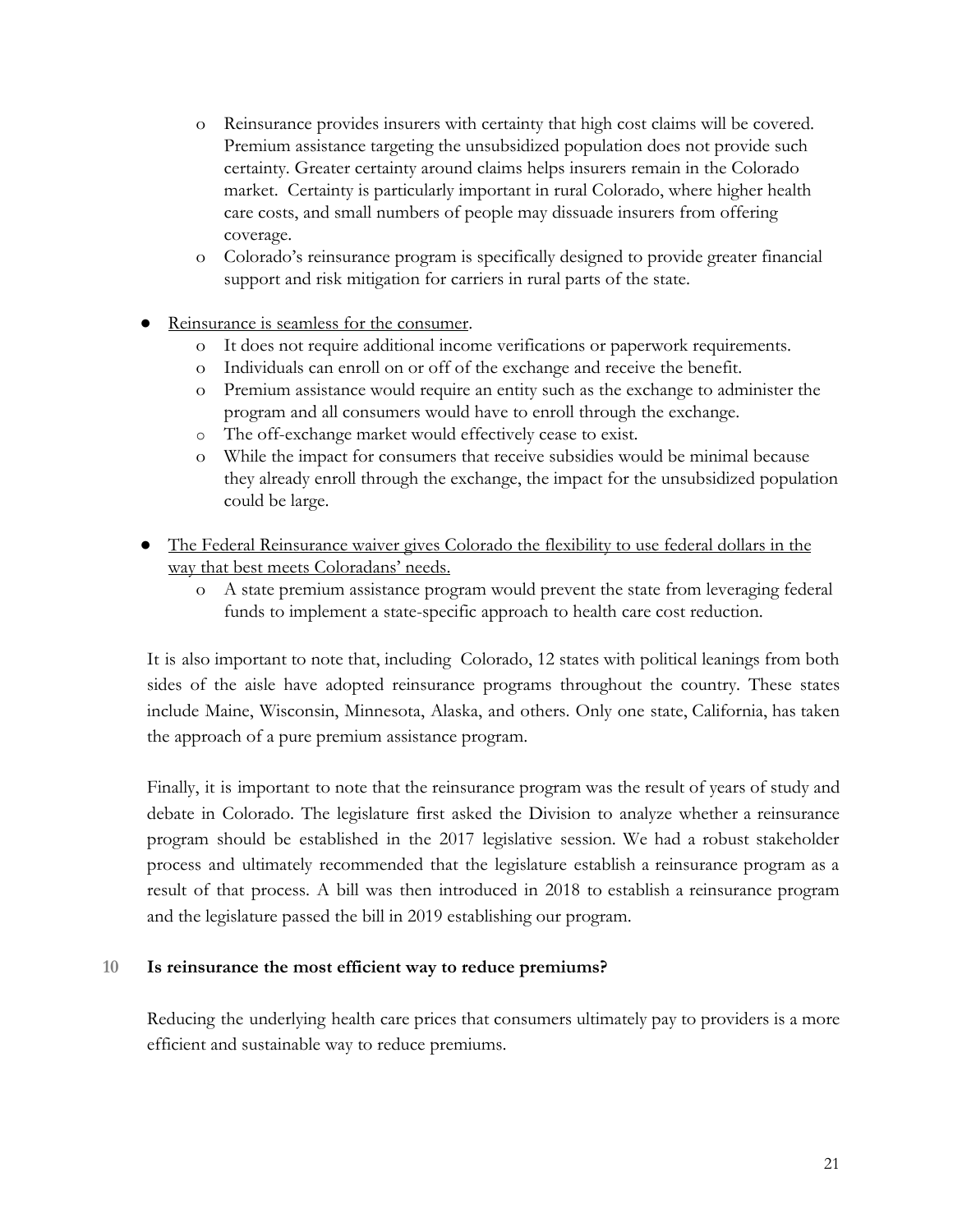The next best way to reduce premiums is, reinsurance. Colorado's reinsurance program is easy to administer, requires no additional income verification or paperwork for consumers, and includes minimal obligations for insurers. The program also uses a clear and simple formula to leverage Federal dollars, especially in areas of the state where health care costs and consumers' premiums have historically been highest.

Those are many of the reasons that other states continue to adopt reinsurance programs. There are currently 12 states that have approved reinsurance programs and there are others actively considering their own.

#### **11 Why is the Governor proposing to prepay for an extension of reinsurance before an evaluation of the program is complete?**

The Governor requested \$18.4 million in the 20-21 fiscal year budget in order to meet the statutory premium reduction goals for the reinsurance program in program year two that were required to be met in year one, and an additional \$41.6 million to insulate the program from uncertainties in federal funding and potentially fund a third program year.

However, in light of the additional \$9 million dollars in federal funding that the program is expected to receive, \$9 million of the Governor's \$18.4 million request in FY 20-21 will no longer be needed. Furthermore, we are no longer requesting the \$41.6 million dollars and will instead work with the legislature on funding sources for an extension of the program.

As set forth in HB 19-1168, the reinsurance program will operate for benefit years 2020 and 2021. The program has successfully reduced premiums by an average of 20% across the state in its first year. By program design, premiums have decreased the most in rural parts of the state that have historically had the highest premiums in the state. The DOI anticipates using similar program payment parameters for the program's second year. As such, the DOI expects premium reductions to remain at lower levels with the additional funding requested by the Governor.

The Governor is prioritizing insurance market stability in planning for an extension of the reinsurance program beyond two years. If the program were to end, cost of care would remain high and premiums would likely increase significantly, back to their pre-reinsurance levels. Consumers who purchased insurance while the reinsurance program was in place would see dramatically higher premiums in many cases, potentially causing major market disruption.